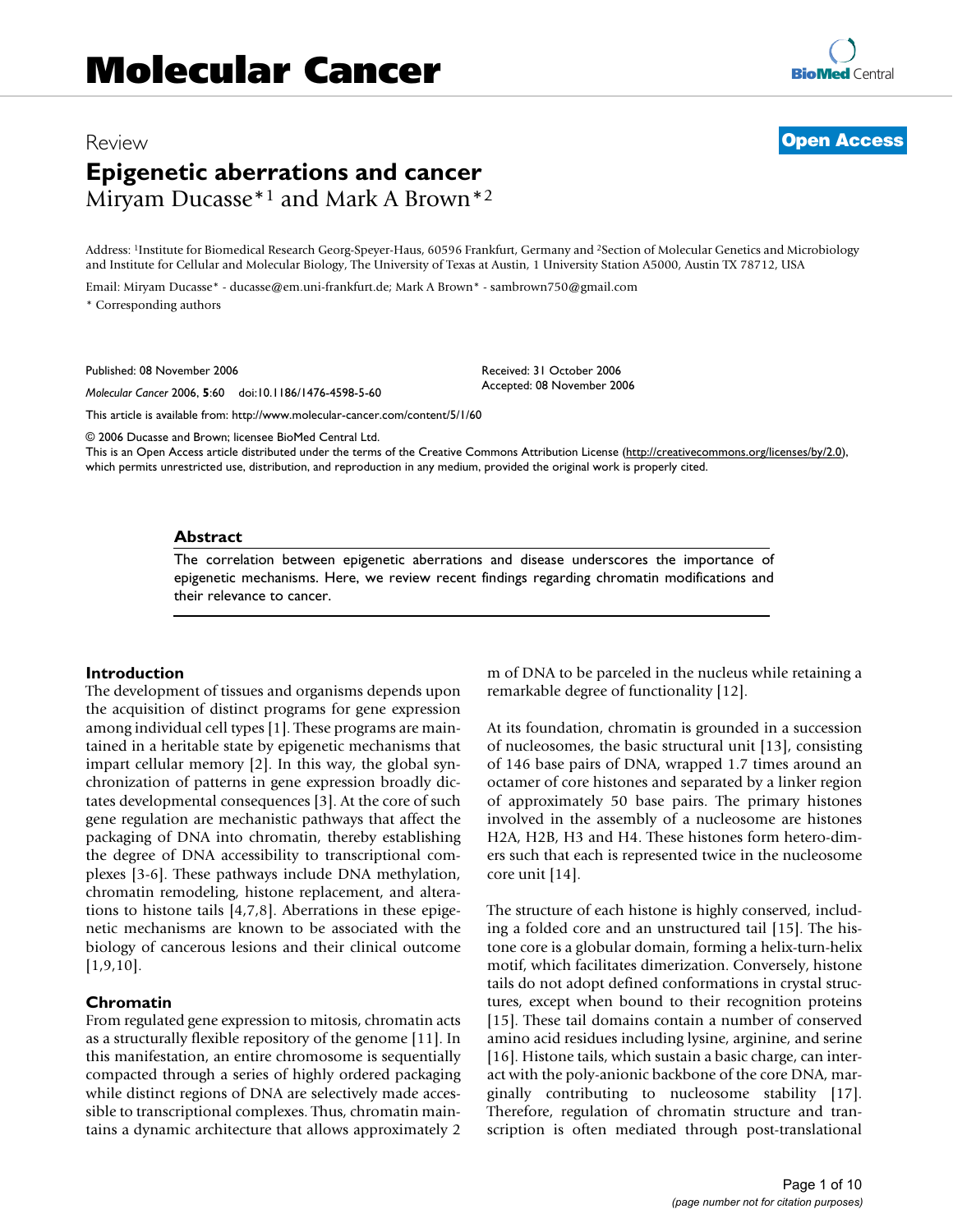modifications that alter specific residues along these tails. These modifications can affect the accessibility of nuclear factors to DNA or induce the recruitment of such factors involved in transcription or chromatin assembly pathways [18].

Histone-DNA interactions are formed primarily by rigid hydrogen bonds between the histone main chain amide and the phosphate oxygen of the DNA. These are strengthened by electrostatic interactions between basic side chains and negatively charged phosphate groups and other nonpolar interactions [19]. While this allows, in theory, nucleosome formation on any DNA sequence, there may be specific sequence preferences for nucleosomal positioning [20]. The nature of the underlying DNA sequences, by which the histone core is wrapped, could be the major determinant of the core histone displacement and the dynamic behavior of the nucleosome under the influence of the SWI/SNF ATPase and sequencespecific transcription factors [21]. The best characterized nucleosomal assembly is the 30 nm fiber, which is stabilized by linker histones [22-24] and the relative positioning of each nucleosome [25], ensuring intimate physical proximity while producing minimal internucleosomal attraction energy [26,27]. Thus, this structure allows dramatic changes in the degree of compaction to occur without a concomitant change in topology. Chromatin is manifest in a number of additionally heightened states of compaction [28], and higher order structures occur upon interaction with non-histone, architectural proteins [29].

In the past three decades, a number of chromatin-related events including DNA methylation, incorporation of histone variants, post-translational modifications of histones, and ATP-dependent chromatin remodeling have been intensely studied. These modifications and the protein complexes involved with their facilitation have been linked to the regulation of many biological processes dependent upon the accessibility of chromatin [30-33]. These include gene expression, DNA repair, chromosome segregation during mitosis, X chromosome inactivation, and chromatin condensation during apoptosis [34-37].

Chromatin modifications impart epigenetic control of gene expression without requisite changes in DNA sequence. Disrupting the balance of epigenetic networks has been linked to severe pathological consequences, including tumorigenesis, syndromes involving chromosomal instability, and neurological disorders [38-40]. Recent advances in our understanding of chromatin structure/regulation and epigenetic inheritance have led to the development of promising new therapies that target the enzymes and complexes that are responsible [41].

### **DNA accessibility in transcriptional regulation**

The structure of heterochromatin restricts physical access of nuclear factors to the underlying DNA [42]. Regulation of chromatin architecture is, therefore, necessary but not sufficient for controlling gene expression. The activity of sequence-specific activators, repressors, mediator complexes, and general transcription factors are also required to manage transcriptional activity [43,44]. During transcriptional activation, the binding of gene-specific factors to defined DNA sequences triggers a cascade of spatially and temporally coordinated reactions. These result in a chromatin template, appropriately remodeled, which enhances the binding of ubiquitous transcription factors and the general transcription machinery [45,46].

Transcription factors interact with specific sequences and are divided into three classifications. General transcription factors are subunits of the RNA Polymerase II complex, which transcribes template DNA into messenger RNA [47]. The upstream regulatory transcription factors recognize consensus elements located in promoter regions and act by increasing the efficiency of transcription initiation. General transcription factors and upstream transcription factors are ubiquitous factors that require accessible chromatin structure for DNA binding [47]. This is accomplished by the third group of transcription factors which induce the structural remodeling required to open distinct regions of chromatin. These inducible factors are gene-specific and are synthesized or activated at discrete times and in distinct tissues. For example, nuclear receptors, which constitute a large family of ligand-inducible transcription factors, have the capacity to bind to condensed chromatin templates [48]. The response of a given receptor to a particular ligand depends on the set of coregulators with which it is able to interact. Recruited coregulators are able to covalently modify histones or remodel nucleosomes in an ATP-dependent manner and these alterations modulate the promoter accessibility to both common transcription factors as well as the basal transcriptional machinery [49]. Ultimately, transcriptional activation results from the integration of specific and ubiquitous factor-binding at the promoter, suggesting that the constitution of the promoter is of critical importance. Thus, the development of tools, such as genomewide location analysis, will significantly contribute toward a heightened understanding of regulation at this level [50].

# **ATP-dependent nucleosome remodeling**

Nucleosomal remodeling is an ATP-dependent process that alters chromatin structure in a non-covalent manner [51]. The complexes that facilitate this process are of fundamental importance because they affect the accessibility of DNA to other complexes involved in transcription, DNA repair, and replication. Thus, ATP-dependent chro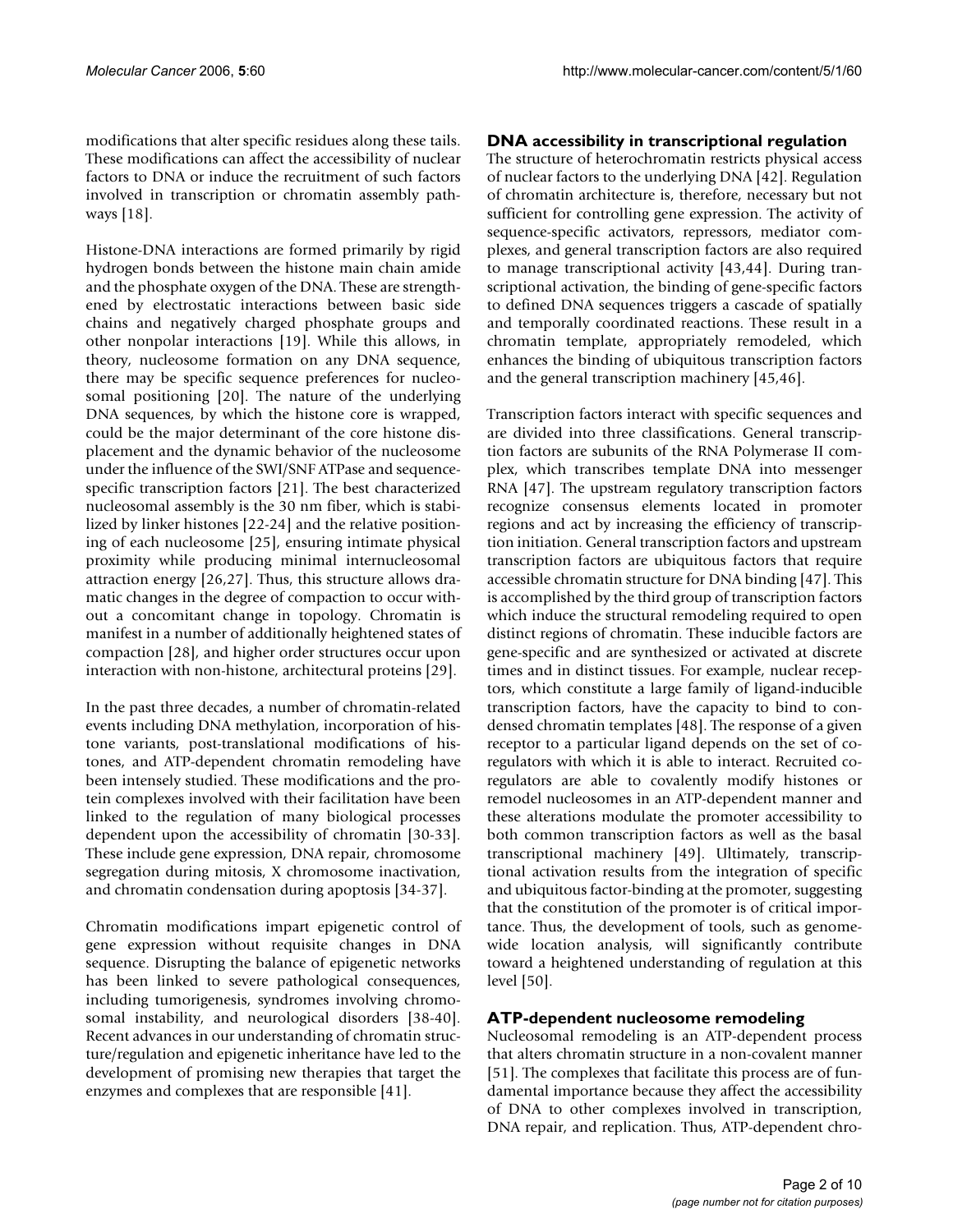matin remodeling can affect gene expression, cell cycle progression, and cell differentiation [52].

Chromatin remodeling complexes are divided into several classes, based on the variation within their catalytic ATPase subunit. Although these subunits display homology within the ATPase domain, additional domains vary among classes. For example, the SWI/SNF family contains a bromo domain [53], the ISWI family contains a SANT domain [54], and the Mi-2/NURD family, a chromo domain [55]. Each ATPase associates with different subunits to form distinct multiprotein complexes and each subunit may be differentially involved in the regulation or targeting of remodeling activity.

Nagaich and colleagues studied the interaction between the glucocorticoid receptor and an array of highly positioned nucleosomes, assembled on the mouse mammary tumor virus long terminal repeat. They observed that receptor binding to nucleosomal DNA is enhanced by SWI/SNF and is accompanied by sequential reorganization of histone proteins within the nucleosomes. The action of SWI/SNF is proposed to lead to changes in the position of histone H2B within the nucleosome in concert with the recruitment of GR to a new binding site within the nucleosomal DNA [56]. Recent advances have allowed nucleosome dynamics on promoters to be studied in real time and support the idea that individual nucleosomes may have an inherent capacity to "breathe" [57].

# **DNA methylation**

Methylation of DNA is a covalent modification that can occur at cytosines within CpG-rich regions of DNA and is catalyzed by DNA methyltransferases [58]. The methylation of DNA affects the binding of proteins to their cognate DNA sequences [59]. Such addition of methyl groups can prevent the binding of basal transcriptional machinery and ubiquitous transcription factors [60]. Thus, DNA methylation contributes to epigenetic inheritance, allelespecific expression, inactivation of the X chromosome, genomic stability and embryonic development [61]. It is through these pathways that progressive DNA methylation is thought to be an agent both of normal aging as well as neoplasias [62].

The majority of methylated CpG islands are located within repetitive elements including centromeric repeats, satellite sequences and gene repeats. These CpG regions are often found at the 5' end of genes where DNA methylation affects transcription by recruiting methyl-CpG binding domain (MBD) proteins that function as adaptors between methylated DNA and chromatin-modifying enzymes [63]. There is a clear relationship between DNA methylation and other silencing mechanisms including histone modifications and chromatin remodeling [64,65]. In fact, several studies suggest that DNA methylation affects genes that are already suppressed by other mechanisms [62].

# **Histone modifications**

Histone tail alterations encompass the greatest range of variation in epigenetic regulation, encompassing more than 50 known sites of modification [5]. Histones are subject to several forms of post-translational modification, including methylation, citrullination, acetylation, phosphorylation, SUMOylation and ADP-ribosylation [16]. These modifications impart biological consequences by acting as marks for the specific recruitment of regulatory complexes and affecting the structure of the nucleosome. Acting in concert, the combination of different histone modifications is thought to constitute a "histone code" that is interpreted in the form of specific nuclear events [4,66].

Although the interplay among various histone modifications is still largely nebulous, a paradigm is rapidly emerging whereby methylation, acetylation, or phosphorylation at independent sites may work in tandem with other such modifications to convey unique biological consequences [67]. Such crosstalk has already been clearly demonstrated by a number of findings including the cooperation between acetylation and phosphorylation of histone H3 during the cell cycle [68], the correlation between acetylation and argenine methylation in the regulation of estrogen-responsive genes [69], and the competition between methylation and acetylation of histone H3, lysine 9 toward the establishment or disruption of heterochromatin [70]. As new studies continue to highlight the importance of crosstalk in epigenetic regulation, our early understanding of singular histone modifications have yielded to a more delicate model in which minor variations in broad patterns of modifications impart distinct outcomes.

In 1964, Allfrey and colleagues noted a correlation between increased histone acetylation and augmented transcription [71]. Since then, much has been uncovered regarding the affects of histone acetylation and this modification has been implicated in DNA replication, DNA repair, and modulation of chromatin structure [72]. Hyper-acetylation of histone tails at lysine residues is thought to influence transcriptional activity by neutralizing the positive charge of the histone tails and decreasing their affinity for negatively charged DNA, thereby allowing access for transcription factors to promoters in the chromatin [73-75]. Conversely, histone deacetylation is believed to hinder the accessibility of DNA by restoring the net positive charge [76]. In addition to charge-neutralization, more recent studies indicate that histone acetylation/deacetylation regulate transcription by altering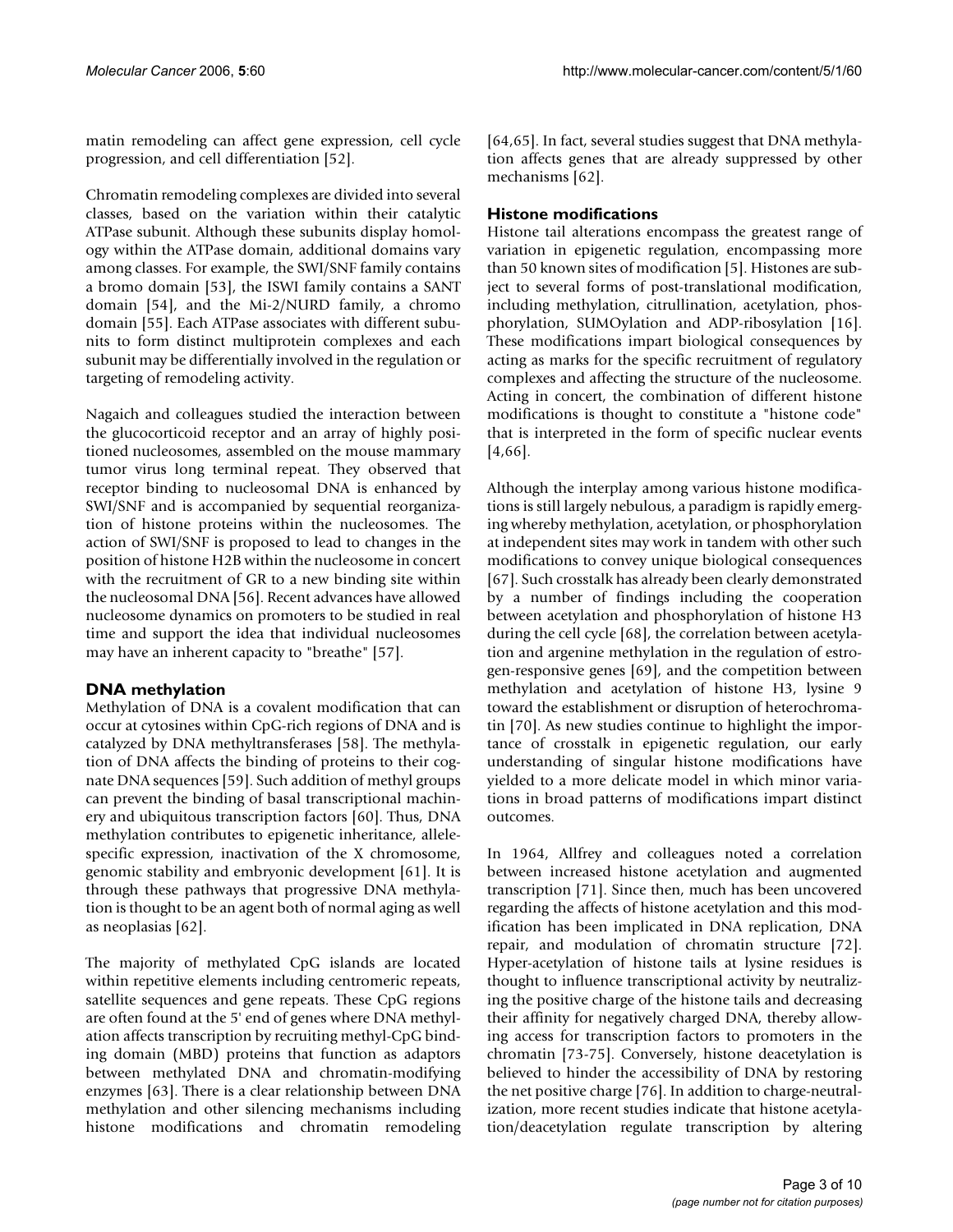higher-order folding properties of the chromatin fiber and providing specific binding surfaces for the recruitment of transcription co-regulators [74].

Near promoter sites, acetylation of histone amino-termini provides binding surfaces for transcription factors of the TFIID transcription initiation complex as well as for proteins in chromatin-remodeling complexes [77]. Agalioti and colleagues have shown progressive acetylation of the human interferon (IFN)-β gene upon transcriptional activation. Each acetylation pattern correlated with the recruitment of a specific protein. The general transcription factors GCN5 and  $TAF_{II}250$ , the largest subunit of the TFIID complex, are recruited to target promoter regions and sequentially acetylate H4 lysine 8 and H3 lysine 9 and 14, respectively. In turn, H4 lysine 8 acetylation provides a binding site for BRG1 that is part of the SWI/SNF complex that promotes ATP-dependent nucleosome remodeling [77]. In addition to affecting chromatin dynamics through alteration of histone tails, recent studies indicate that acetylation of lysines at the edge of the histone globular domain is also possible and this modification facilitates the recruitment of chromatin remodeling complexes in yeast [78].

The first cloned histone acetyltransferase (HAT) was obtained from *Tetrahymena thermophilia* [79], and sequence similarity with previously identified transcription factors such as CBP/p300, TAF $_{II}$ 250, and SRC-1, revealed that these transcriptional co-activators all possessed HAT activity [72,80]. These findings strengthen the idea that local acetylation of histones by transcription factors contributes to the activation of promoter-specific gene expression. Histone acetylases act as members of large complexes, such that associating subunits can modulate HAT activity and substrate specificity. In addition, HAT activity can be affected by sequence-specific transcription factors as well as other histone modifications [81]. Homozygous deletions of distinct histone acetylases, *in vivo*, are manifest by disparate developmental defects, suggesting a highly specialized functionality for these enzymes [82].

Antagonism of HAT activity is achieved by a group of enzymes called histone deacetylases (HDACs). Traditionally, these are thought to impart transcriptional repression by catalyzing the removal of the acetyl moiety from histone lysines [81]. The first mammalian HDAC identified is related to the yeast transcriptional regulator, Rpd3 [83]. Since then, additional HDACs have been discovered and appropriately parceled into subclasses, based on sequence homology with their yeast homologs. The human class I histone deacetylases, similar to Rpd3, include HDACs 1, 2, 3 and 8. A second class, including HDACs 4, 5, 6, 7, 9 and 10, are similar to the yeast Hda1 and are regulated

through subcellular localization. Class III HDACs, also referred to as the sirtuins, exhibit significant sequence and functional divergence from the class I and II groups [76]. This third class of HDACs displays NAD-dependent deacetylase activity, similar to the yeast Sir 2 protein, and play an essential role in epigenetic silencing [84]. Uniquely, class III HDACs are not sensitive to traditional HDAC inhibitors such as trichostatin A or valproic acid. Although the substrate specificity of distinct HDACs remains nebulous, phylogenetic analysis reveals that HDACs evolved in the absence of histone proteins, suggesting that key HDAC substrates may not be histones [81]. In addition to its classic role, invoking transcriptional repression, contemporary studies have revealed that deacetylation is also required at the promoters of many transcriptionally active genes [85]. Thus, histone deacetylation is an excellent example of the increasingly paradoxical complexities of the "histone code."

Although acetylation of histone tails is largely ephemeral in nature, histone methylation is widely observed to be a mark that confers long-standing epigenetic memory [86]. Mounting evidence suggests that histone lysine methylation is a critical factor in such pathways as transcriptional regulation, X chromosome inactivation, DNA methylation, and the formation of heterochromatin [34-36]. Catalyzed by histone methyltransferases, this modification ultimately mediates either gene activation or silencing, in a residue-dependent manner [86]. The level of specificity is heightened by the variation in biological consequences associated with whether a residue is mono-, di-, or trimethylated [87,88]. It has also been reported that many transient histone modifications work in tandem with histone lysine methylation, further increasing the potential complexity of this epigenetic modification [11].

Most histone lysine methyltransferases catalyze methyl transfer by way of the SET domain, a module encoded within many proteins that regulate diverse processes, including some critical for development and proper progression of the cell cycle [4,36,89]. Residue-specific histone lysine methylation typically correlates with distinct states of gene expression [90]. Most of the known targeted lysines of histone methyltransferases occur on histone H3 which thereby serves as a conduit of such epigenetic regulation. In general, lysine methylation at histone H3, lysine 9 (H3K9), H3K27, and H4K20 corresponds with gene silencing, whereas methylation of H3K4, H3K36, or H3K79 is associated with actively transcribed genes [90]. Recent evidence implicates histone methylation in the recruitment of chromatin remodeling complexes, as is the case with CHD1, an ATP-dependent chromatin remodeling factor that specifically binds methylated H3K4 [91]. Although once thought to be a permanent modification,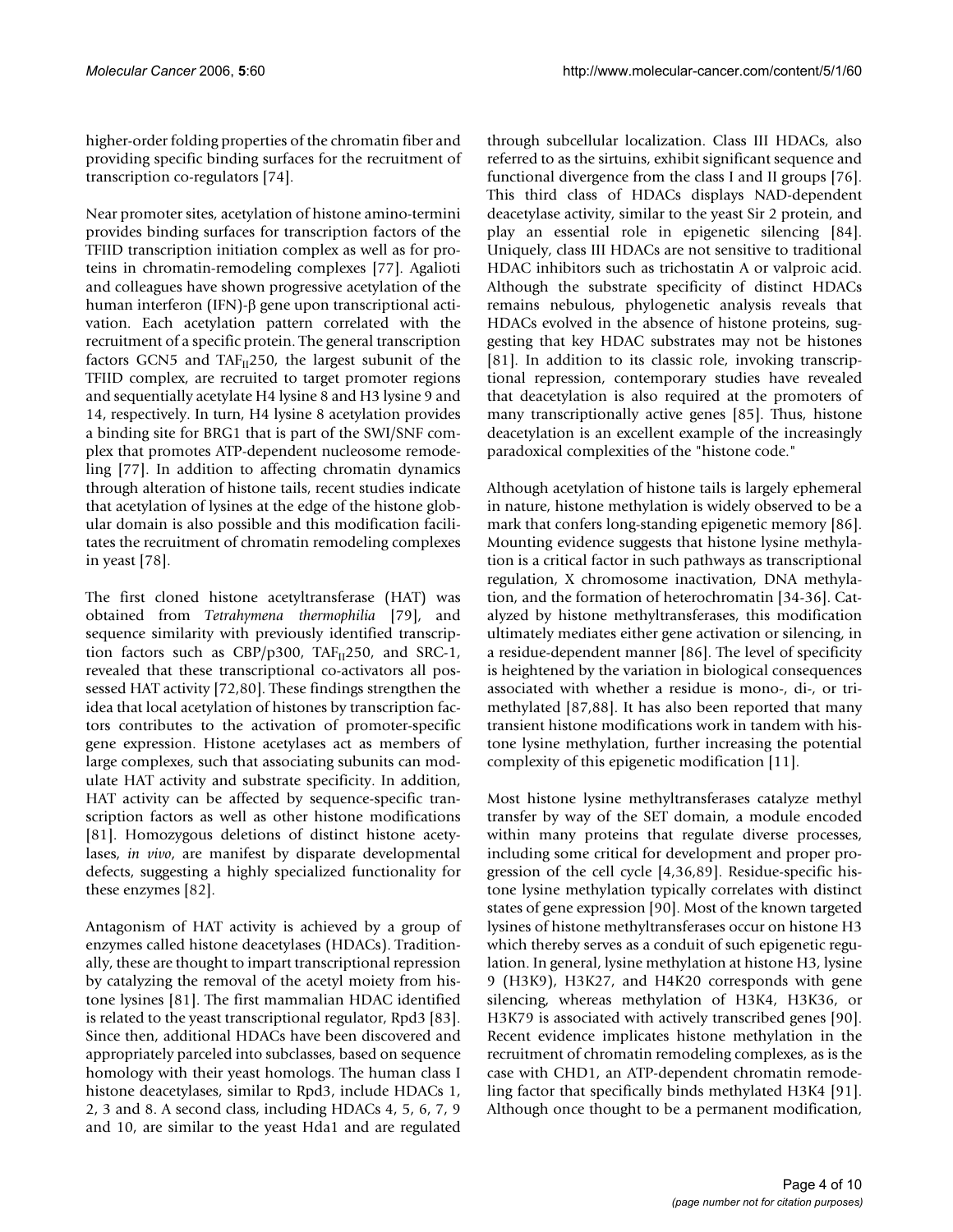enzymes have now been identified that are capable of reversing histone methylation at specific sites [86,92].

The incorporation of histone variants provides yet another echelon to the capacity of epigenetic mechanisms to store of cellular information [37]. Locally, it affects nucleosome structure as well as the propensity of variantcontaining chromatin to be remodeled. Hence, histone variant incorporation can alter nucleosome stability, mobility, and potential patterns of histone modifications, likely affecting higher order structure and downstream events [93-95]. For example, a specialized H3-like variant CENP-A, replaces H3 in centromeric nucleosomes to maintain a unique structure that is critical for proper chromosomal segregation [96]. There are many additional studies emphasizing the physiological relevance of histone variants and their significant role in epigenetic regulation [37].

# **Non-coding RNA**

Accumulating evidence suggests the existence of RNA regulatory networks that are involved in the regulation of gene expression at various levels [97]. It has been observed that non-coding RNA, targeting CpG islands in promoter regions, is able to act in concert with both DNA and histone methylation to affect gene transcription [98- 100]. In fission yeast and in *Drosophila*, the involvement of small interfering RNA has been studied in sequencespecific targeting of transgenes, transposable elements, heterochromatin, and some cases of polycomb-mediated gene silencing [101]. Although the current understanding of the influence of non-coding RNA on transcriptional activity is still incomplete, this is an exciting new front in the field of epigenetic modifications that promises to possess answers to broader questions on transcriptional regulation [102].

# **Epigenetic aberrations and Cancer**

Clearly, the regulation of chromatin structure is a complex and dynamic process. It is modulated at several levels by distinct mechanisms such as DNA methylation, nucleosome remodeling, histone post-translational modifications, incorporation of histone variants, and non-coding RNA. Aberrations in such epigenetic mechanisms are likely to impact gene expression as well as other physiologically critical processes such as chromosome condensation, segregation, and apoptosis.

Several lines of evidence indicate that tumorigenesis in humans is a multistep process in which a succession of genetic changes leads to the progressive conversion of normal cells. While genetic alterations can account for some of theses changes, many of the alterations in gene expression observed with cancer are caused by epigenetic modifications [103]. These observations highlight the relevance of epigenetic mechanisms toward the establishment of proper cellular function. Misregulation of these mechanisms cooperates with genetic mutations and contributes to the establishment and progression of neoplastic diseases.

Although a loss-of-function for a remodeling complex subunit is not likely sufficient to induce oncogenesis, such an abnormality could enhance the cascade of events leading to oncogenic transformation, when exhibited in tandem with specific genetic mutations [104]. Alterations of remodeling complex activity in various mammalian cells and organs was correlated to differential global and sitespecific genomic methylation patterns [105-107] as well as to impaired histone post-translational modifications [108]. These observations underscore the importance of chromatin remodeling factors in the regulation of gene expression during development and in disease [109]. In one example, Brg1 null mice lack the functional ATPase catalytic unit of the SWI/SNF remodeling complex and are embryonic lethal [110]. In adults, altered expression of Brg1 is observed in subsets of lung, breast, prostate, and pancreatic cancers. Additionally, in the familial cancers termed the "rhabdoid predisposition syndrome," predisposition is inherited through specific inactivating mutations of the SNF5 subunit present in all SWI/SNF complexes [111]. Other such mutations to chromatin remodeling complexes have been associated with oncogenesis and much effort is being allocated toward the potential for therapeutic intervention at this level [112].

Imbalance of histone acetylation/deacetylation in promoter regions contributes to the deregulation of gene expression and has been associated with carcinogenesis and cancer progression [113,114]. Both, histone acetylases and deacetylases have central roles in regulating the access and recruitment of transcription factors to DNA regulatory elements and in the regulation of other posttranslational modifications at the lysine residues. The high conservation of acetylase/deacetylase complexes illustrates the importance of their function in cell proliferation and differentiation. Translocation, amplification, over-expression, or mutations of HAT genes occurs in a variety of human pathologies [80,115,116] and chromosomal translocations that lead to the fusion of transcription factors to HATs or HDACs have been linked to hematological malignancies such as certain leukemias [115].

The aberrant targeting of HAT or HDAC activity to specific gene promoters can result from the fusion of transcription factors with protein domains that retain co-repressor or co-activator binding capacity. Acute promyelocytic leukemia and acute myeloid leukemia are caused by chromosomal translocations leading to the expression of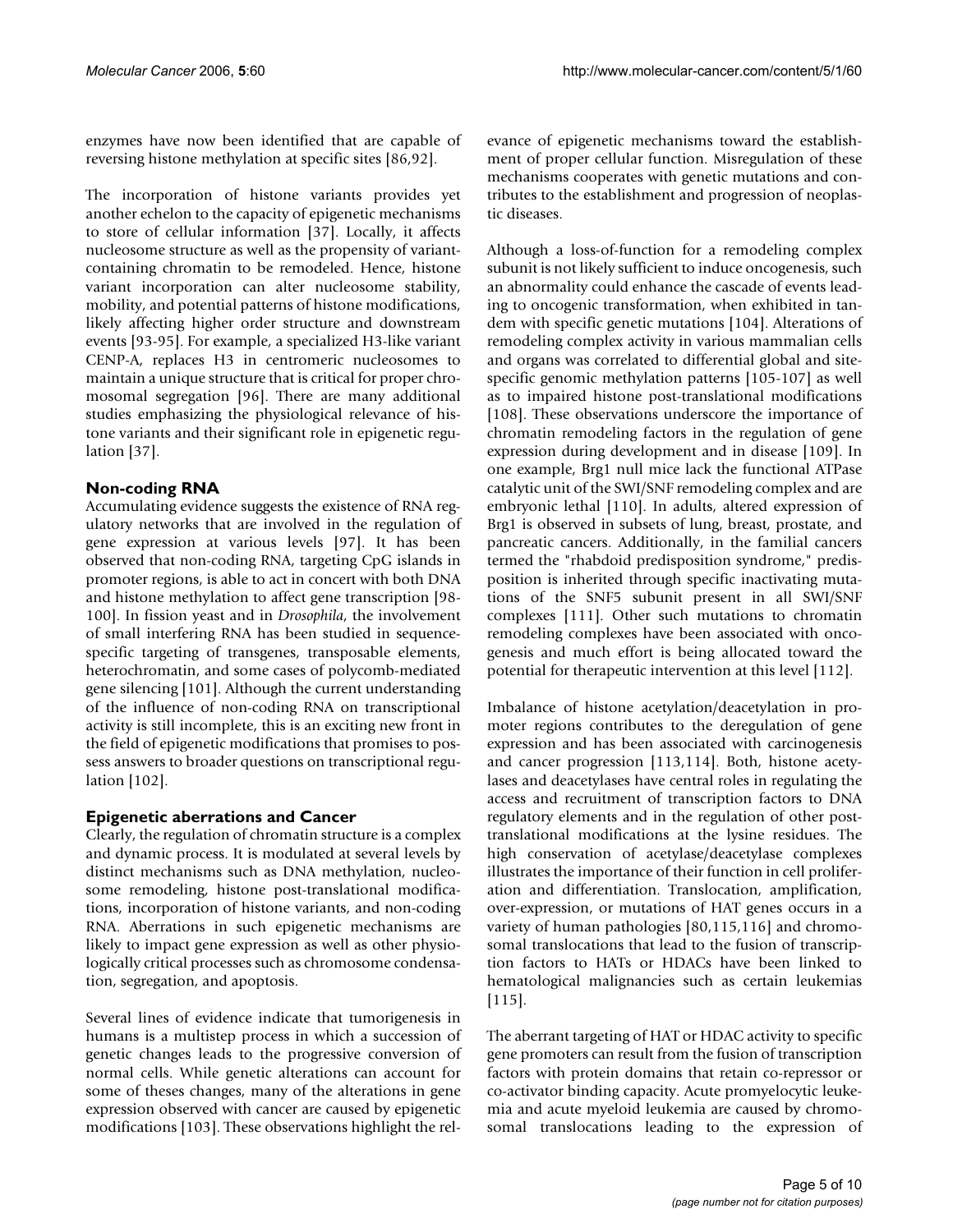transcription factors fused to the nuclear receptor RAR or to the zinc finger nuclear protein ETO, respectively, which contain co-repressor interaction domains [117,118]. The progression of these leukemias is linked to the abnormal recruitment of the N-CoR/SMRT co-repressor complex containing histone deacetylase activity which acts by blocking differentiation and allowing uncontrolled growth of hematopoietic cells [117,118]. More recent studies demonstrate that the transcriptional repression of target genes by fusion proteins in leukemia is reinforced by epigenetic modifications such as DNA methylation. These epigenetic marks are then maintained throughout multiple cell divisions [119].

The misregulation of DNA methylation is another epigenetic irregularity known to contribute to the initiation and progression of tumorigenesis [120]. Indeed, changes in the pattern of DNA methylation were correlated with altered histone post-translational modifications and genetic lesions. Either hypermethylation or hypomethylation have been identified in all types of cancer cells examined, to date. Hypomethylation at centromeric repeat sequences has been linked to genomic instability [121] whereas local hypermethylation of individual genes has been associated with aberrant gene silencing [122]. In oncogenic cells, hypermethylation is often correlated with the repression of tumor suppressor genes while hypomethylation is associated with the activation of genes required for invasion and metastasis [123-127]. New techniques, such as the polymerase chain reaction amplification of bisulfite-modified DNA, have enabled the study of patterns of DNA methylation. This method is currently being improved and adapted for cancer cell identification, profiling of tumor-suppressor-gene expression, and prognostic factors that are linked to CpG island hypermethylation [128-130]. The DNA methylation patterns may become invaluable in cancer patient prognosis and its potential as a biomarker is currently under investigation [131].

Accumulating evidence implicates the aberrant loss or gain of histone methyltransferase (HMTase) activity in tumorigenesis. For example, mice which fail to express the H3K9-specific HMTase, SUV39H1, are subject to heightened chromosomal instability and consequent oncogenic potential [132]. Conversely, it is over-expression of Smyd3, an H3K4-targeting HMTase, that has been linked to proliferation of tumor cells [133]. Since the initial finding, linking Smyd3 to hepatomas and colorectal carcinomas, a polymorphism involving a transcription factor binding element in the upstream regulatory sequence for Smyd3 has been linked to a heightened risk for oncogenesis [134,135]. Consequently, suppression of Smyd3 expression has been the subject of several recent therapeutic studies [136-138].

Apart from their ability to covalently modify histones, two histone methyltransferases have been shown to methylate the p53 tumor suppressor, directly. Set9, which methylates H3K4 [139,140], has also been implicated in the regulation of p53 by methylating that protein at lysine 372. Methylation of this site stabilizes p53 and limits its localization to the nucleus [141]. More recently, Smyd2, which methylates H3K36 and augments proliferation of NIH3T3 cells [3], has also been directly linked to the regulation of p53. By methylating lysine 370 of p53, Smyd2 inhibits the activity of that protein in transcriptional regulation [142]. Current and future studies on the ability of HMTases to act directly on oncoproteins and tumor suppressors will undoubtedly open an exciting new frontier in therapeutic intervention.

Assuming that epigenetic changes do not solely affect protein expression but also the expression of non-coding RNAs, anomalous epigenetic regulation may have drastic impacts on biological processes involving regulatory RNAs [143]. Analyzing non-coding RNA profiles revealed that distinct patterns were associated with specific cancer types, developmental lineages, and differentiation states of the tumors [144]. A range of evidence supports that micro-RNA profiling will be useful in diagnosis, prognosis, and management of human cancers in the near future [145-147]. However, the precise role of non-coding RNA in the generation, maintenance, and progression of tumors remains to be determined as does the link between variations in non-coding RNA profiles and epigenetic alterations.

### **Conclusion**

Although chromatin states, once initiated, can be epigenetically maintained and inherited, several studies support that epigenetic control of gene expression may be altered by environmental stressors/toxicants or carcinogens. These alterations may, in turn, compromise genome integrity and stability. Clearly distinguished from genetic mutations, these epigenetic alterations have been termed "epimutations" and must be actively maintained, in contrast to genetic mutations, which are inherited passively through DNA replication [148]. Such epimutations rarely appear in healthy tissues, indicating that epigenetic therapies may have high tumor specificity. Furthermore, in contrast to genetic deletions, causing irreversible loss of gene function, epigenetic modifications are reversible, making them attractive targets for therapeutic intervention [149]. To restore normal expression of tumor suppressors, by reversing these epimutations, has consequently become a new therapeutic ambition in cancer treatment. Indeed, aberrant gene silencing mediated by DNA methylation and histone deacetylation can be reversed by DNA methyltransferase inhibitors [150] and histone deacetylase inhibitors [151], respectively. In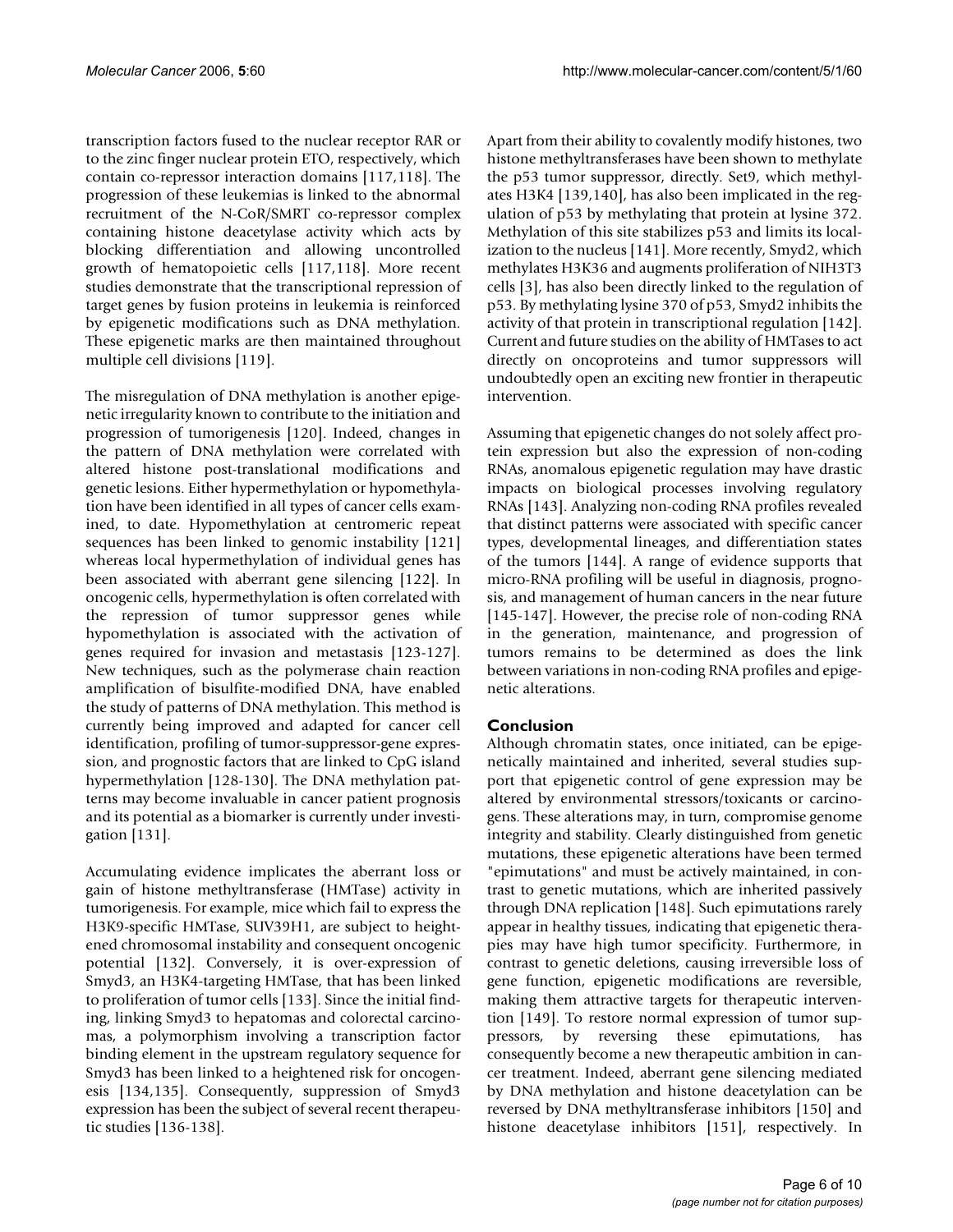many tumor cell lines, promising results have been obtained after treating cells with such pharmacological agents [152-155]. Resetting normal patterns of gene expression is often achieved and cell differentiation or apoptosis is restored. However, preliminary results of ongoing clinical trials suggest that the outcome of such treatments depends on the exact defects of the cancer cell itself, which can be a combination of genetic and epigenetic changes, such that tandem implementation with other anticancer therapies may be most successful.

In the last decade, great strides have been made toward our understanding of chromatin structure and its role in the regulation of nuclear processes. Recognizing patterns of histone post-translational modifications, deciphering the relationship between these modifications and DNA methylation, and characterizing the relevance of epigenetic alterations in neoplasias encompass a new frontier in the etiology of cancer. Thus, the examination of epigenetic aberrations is sure to be a progressively critical factor in the diagnosis and treatment of malignancies.

### **Competing interests**

The author(s) declare that they have no competing interests.

### **Authors' contributions**

M.D. and M.B. wrote and finalized the manuscript. All authors read and approved the final manuscript.

#### **References**

- Sims RJ 3rd, Reinberg D: [From chromatin to cancer: a new his](http://www.ncbi.nlm.nih.gov/entrez/query.fcgi?cmd=Retrieve&db=PubMed&dopt=Abstract&list_uids=15303093)**[tone lysine methyltransferase enters the mix.](http://www.ncbi.nlm.nih.gov/entrez/query.fcgi?cmd=Retrieve&db=PubMed&dopt=Abstract&list_uids=15303093)** *Nat Cell Biol* 2004, **6(8):**685-687.
- Cavalli G: [Chromatin and epigenetics in development: blend](http://www.ncbi.nlm.nih.gov/entrez/query.fcgi?cmd=Retrieve&db=PubMed&dopt=Abstract&list_uids=16672331)**[ing cellular memory with cell fate plasticity.](http://www.ncbi.nlm.nih.gov/entrez/query.fcgi?cmd=Retrieve&db=PubMed&dopt=Abstract&list_uids=16672331)** *Development* 2006, **133(11):**2089-2094.
- 3. Brown MA, Sims RJ 3rd, Gottlieb PD, Tucker PW: **[Identification](http://www.ncbi.nlm.nih.gov/entrez/query.fcgi?cmd=Retrieve&db=PubMed&dopt=Abstract&list_uids=16805913) and characterization of Smyd2: a split SET/MYND domain[containing histone H3 lysine 36-specific methyltransferase](http://www.ncbi.nlm.nih.gov/entrez/query.fcgi?cmd=Retrieve&db=PubMed&dopt=Abstract&list_uids=16805913) that interacts with the Sin3 histone deacetylase complex.** *Mol Cancer* 2006, **5:**26.
- 4. Jenuwein T, Allis CD: **[Translating the histone code.](http://www.ncbi.nlm.nih.gov/entrez/query.fcgi?cmd=Retrieve&db=PubMed&dopt=Abstract&list_uids=11498575)** *Science* 2001, **293(5532):**1074-1080.
- 5. Jenuwein T: **[The epigenetic magic of histone lysine methyla](http://www.ncbi.nlm.nih.gov/entrez/query.fcgi?cmd=Retrieve&db=PubMed&dopt=Abstract&list_uids=16857008)[tion.](http://www.ncbi.nlm.nih.gov/entrez/query.fcgi?cmd=Retrieve&db=PubMed&dopt=Abstract&list_uids=16857008)** *Febs J* 2006, **273(14):**3121-3135.
- 6. Festenstein R, Aragon L: **[Decoding the epigenetic effects of](http://www.ncbi.nlm.nih.gov/entrez/query.fcgi?cmd=Retrieve&db=PubMed&dopt=Abstract&list_uids=14519195) [chromatin.](http://www.ncbi.nlm.nih.gov/entrez/query.fcgi?cmd=Retrieve&db=PubMed&dopt=Abstract&list_uids=14519195)** *Genome Biol* 2003, **4(10):**342.
- 7. Mito Y, Henikoff JG, Henikoff S: **[Genome-scale profiling of his](http://www.ncbi.nlm.nih.gov/entrez/query.fcgi?cmd=Retrieve&db=PubMed&dopt=Abstract&list_uids=16155569)**[tone H3.3 replacement patterns.](http://www.ncbi.nlm.nih.gov/entrez/query.fcgi?cmd=Retrieve&db=PubMed&dopt=Abstract&list_uids=16155569) **37(10):**1090-1097.
- 8. Barkess G: **[Chromatin remodeling and genome stability.](http://www.ncbi.nlm.nih.gov/entrez/query.fcgi?cmd=Retrieve&db=PubMed&dopt=Abstract&list_uids=16817945)** *Genome Biol* 2006, **7(6):**319.
- 9. Staub E, Grone J, Mennerich D, Ropcke S, Klamann I, Hinzmann B, Castanos-Velez E, Mann B, Pilarsky C, Brummendorf T, Weber B, Buhr HJ, Rosenthal A: **[A genome-wide map of aberrantly](http://www.ncbi.nlm.nih.gov/entrez/query.fcgi?cmd=Retrieve&db=PubMed&dopt=Abstract&list_uids=16982006) [expressed chromosomal islands in colorectal cancer.](http://www.ncbi.nlm.nih.gov/entrez/query.fcgi?cmd=Retrieve&db=PubMed&dopt=Abstract&list_uids=16982006)** *Mol Cancer* 2006, **5:**37.
- 10. Baylin SB, Ohm JE: **[Epigenetic gene silencing in cancer a mech](http://www.ncbi.nlm.nih.gov/entrez/query.fcgi?cmd=Retrieve&db=PubMed&dopt=Abstract&list_uids=16491070)[anism for early oncogenic pathway addiction?](http://www.ncbi.nlm.nih.gov/entrez/query.fcgi?cmd=Retrieve&db=PubMed&dopt=Abstract&list_uids=16491070)** *Nat Rev Cancer* 2006, **6(2):**107-116.
- 11. Turner BM: **[Cellular memory and the histone code.](http://www.ncbi.nlm.nih.gov/entrez/query.fcgi?cmd=Retrieve&db=PubMed&dopt=Abstract&list_uids=12419240)** *Cell* 2002, **111(3):**285-291.
- 12. Richmond TJ: **[Genomics: predictable packaging.](http://www.ncbi.nlm.nih.gov/entrez/query.fcgi?cmd=Retrieve&db=PubMed&dopt=Abstract&list_uids=16915272)** *Nature* 2006, **442(7104):**750-752.
- 13. Kornberg RD, Lorch Y: **[Twenty-five years of the nucleosome,](http://www.ncbi.nlm.nih.gov/entrez/query.fcgi?cmd=Retrieve&db=PubMed&dopt=Abstract&list_uids=10458604) [fundamental particle of the eukaryote chromosome.](http://www.ncbi.nlm.nih.gov/entrez/query.fcgi?cmd=Retrieve&db=PubMed&dopt=Abstract&list_uids=10458604)** *Cell* 1999, **98(3):**285-294.
- 14. Luger K, Mader AW, Richmond RK, Sargent DF, Richmond TJ: **[Crys](http://www.ncbi.nlm.nih.gov/entrez/query.fcgi?cmd=Retrieve&db=PubMed&dopt=Abstract&list_uids=9305837)[tal structure of the nucleosome core particle at 2.8 A reso](http://www.ncbi.nlm.nih.gov/entrez/query.fcgi?cmd=Retrieve&db=PubMed&dopt=Abstract&list_uids=9305837)[lution.](http://www.ncbi.nlm.nih.gov/entrez/query.fcgi?cmd=Retrieve&db=PubMed&dopt=Abstract&list_uids=9305837)** *Nature* 1997, **389(6648):**251-260.
- 15. Yap KL, Zhou MM: **[Structure and function of protein modules](http://www.ncbi.nlm.nih.gov/entrez/query.fcgi?cmd=Retrieve&db=PubMed&dopt=Abstract&list_uids=16909888) [in chromatin biology.](http://www.ncbi.nlm.nih.gov/entrez/query.fcgi?cmd=Retrieve&db=PubMed&dopt=Abstract&list_uids=16909888)** *Results Probl Cell Differ* 2006, **41:**1-23.
- 16. Khorasanizadeh S: **[The nucleosome: from genomic organiza](http://www.ncbi.nlm.nih.gov/entrez/query.fcgi?cmd=Retrieve&db=PubMed&dopt=Abstract&list_uids=14744436)[tion to genomic regulation.](http://www.ncbi.nlm.nih.gov/entrez/query.fcgi?cmd=Retrieve&db=PubMed&dopt=Abstract&list_uids=14744436)** *Cell* 2004, **116(2):**259-272.
- 17. Hayes JJ, Clark DJ, Wolffe AP: **[Histone contributions to the](http://www.ncbi.nlm.nih.gov/entrez/query.fcgi?cmd=Retrieve&db=PubMed&dopt=Abstract&list_uids=1650485) [structure of DNA in the nucleosome.](http://www.ncbi.nlm.nih.gov/entrez/query.fcgi?cmd=Retrieve&db=PubMed&dopt=Abstract&list_uids=1650485)** *Proc Natl Acad Sci U S A* 1991, **88(15):**6829-6833.
- 18. Vitolo JM, Thiriet C, Hayes J: [The H3-H4 N-terminal tail](http://www.ncbi.nlm.nih.gov/entrez/query.fcgi?cmd=Retrieve&db=PubMed&dopt=Abstract&list_uids=10688663) **[domains are the primary mediators of transcription factor](http://www.ncbi.nlm.nih.gov/entrez/query.fcgi?cmd=Retrieve&db=PubMed&dopt=Abstract&list_uids=10688663) [IIIA access to 5S DNA within a nucleosome.](http://www.ncbi.nlm.nih.gov/entrez/query.fcgi?cmd=Retrieve&db=PubMed&dopt=Abstract&list_uids=10688663)** *Mol Cell Biol* 2000, **20(6):**2167-2175.
- 19. Davey CA, Sargent DF, Luger K, Maeder AW, Richmond TJ: **[Solvent](http://www.ncbi.nlm.nih.gov/entrez/query.fcgi?cmd=Retrieve&db=PubMed&dopt=Abstract&list_uids=12079350) [mediated interactions in the structure of the nucleosome](http://www.ncbi.nlm.nih.gov/entrez/query.fcgi?cmd=Retrieve&db=PubMed&dopt=Abstract&list_uids=12079350)** [core particle at 1.9 a resolution.](http://www.ncbi.nlm.nih.gov/entrez/query.fcgi?cmd=Retrieve&db=PubMed&dopt=Abstract&list_uids=12079350) **319(5):**1097-1113.
- 20. Segal E, Fondufe-Mittendorf Y, Chen L, Thastrom A, Field Y, Moore IK, Wang JP, Widom J: **[A genomic code for nucleosome posi](http://www.ncbi.nlm.nih.gov/entrez/query.fcgi?cmd=Retrieve&db=PubMed&dopt=Abstract&list_uids=16862119)[tioning.](http://www.ncbi.nlm.nih.gov/entrez/query.fcgi?cmd=Retrieve&db=PubMed&dopt=Abstract&list_uids=16862119)** *Nature* 2006, **442(7104):**772-778.
- 21. Vicent GP, Nacht AS, Smith CL, Peterson CL, Dimitrov S, Beato M: **[DNA instructed displacement of histones H2A and H2B at](http://www.ncbi.nlm.nih.gov/entrez/query.fcgi?cmd=Retrieve&db=PubMed&dopt=Abstract&list_uids=15525516) [an inducible promoter.](http://www.ncbi.nlm.nih.gov/entrez/query.fcgi?cmd=Retrieve&db=PubMed&dopt=Abstract&list_uids=15525516)** *Mol Cell* 2004, **16(3):**439-452.
- 22. Oudet P, Gross-Bellard M, Chambon P: **[Electron microscopic and](http://www.ncbi.nlm.nih.gov/entrez/query.fcgi?cmd=Retrieve&db=PubMed&dopt=Abstract&list_uids=1122558) [biochemical evidence that chromatin structure is a repeat](http://www.ncbi.nlm.nih.gov/entrez/query.fcgi?cmd=Retrieve&db=PubMed&dopt=Abstract&list_uids=1122558)[ing unit.](http://www.ncbi.nlm.nih.gov/entrez/query.fcgi?cmd=Retrieve&db=PubMed&dopt=Abstract&list_uids=1122558)** *Cell* 1975, **4(4):**281-300.
- 23. Schalch T, Duda S, Sargent DF, Richmond TJ: **[X-ray structure of a](http://www.ncbi.nlm.nih.gov/entrez/query.fcgi?cmd=Retrieve&db=PubMed&dopt=Abstract&list_uids=16001076) [tetranucleosome and its implications for the chromatin](http://www.ncbi.nlm.nih.gov/entrez/query.fcgi?cmd=Retrieve&db=PubMed&dopt=Abstract&list_uids=16001076) [fibre.](http://www.ncbi.nlm.nih.gov/entrez/query.fcgi?cmd=Retrieve&db=PubMed&dopt=Abstract&list_uids=16001076)** *Nature* 2005, **436(7047):**138-141.
- 24. Bharath MM, Chandra NR, Rao MR: **[Molecular modeling of the](http://www.ncbi.nlm.nih.gov/entrez/query.fcgi?cmd=Retrieve&db=PubMed&dopt=Abstract&list_uids=12853645) [chromatosome particle.](http://www.ncbi.nlm.nih.gov/entrez/query.fcgi?cmd=Retrieve&db=PubMed&dopt=Abstract&list_uids=12853645)** *Nucleic Acids Res* 2003, **31(14):**4264-4274.
- Bednar J, Horowitz RA, Grigoryev SA, Carruthers LM, Hansen JC, Koster AJ, Woodcock CL: **[Nucleosomes, linker DNA, and](http://www.ncbi.nlm.nih.gov/entrez/query.fcgi?cmd=Retrieve&db=PubMed&dopt=Abstract&list_uids=9826673) [linker histone form a unique structural motif that directs the](http://www.ncbi.nlm.nih.gov/entrez/query.fcgi?cmd=Retrieve&db=PubMed&dopt=Abstract&list_uids=9826673) [higher-order folding and compaction of chromatin.](http://www.ncbi.nlm.nih.gov/entrez/query.fcgi?cmd=Retrieve&db=PubMed&dopt=Abstract&list_uids=9826673)** *Proc Natl Acad Sci U S A* 1998, **95(24):**14173-14178.
- 26. Cui Y, Bustamante C: **[Pulling a single chromatin fiber reveals](http://www.ncbi.nlm.nih.gov/entrez/query.fcgi?cmd=Retrieve&db=PubMed&dopt=Abstract&list_uids=10618382) [the forces that maintain its higher-order structure.](http://www.ncbi.nlm.nih.gov/entrez/query.fcgi?cmd=Retrieve&db=PubMed&dopt=Abstract&list_uids=10618382)** *Proc Natl Acad Sci U S A* 2000, **97(1):**127-132.
- 27. Robinson PJ, Rhodes D: **[Structure of the '30 nm' chromatin](http://www.ncbi.nlm.nih.gov/entrez/query.fcgi?cmd=Retrieve&db=PubMed&dopt=Abstract&list_uids=16714106) [fibre: a key role for the linker histone.](http://www.ncbi.nlm.nih.gov/entrez/query.fcgi?cmd=Retrieve&db=PubMed&dopt=Abstract&list_uids=16714106)** *Curr Opin Struct Biol* 2006, **16(3):**336-343.
- 28. Adkins NL, Watts M, Georgel PT: **[To the 30-nm chromatin fiber](http://www.ncbi.nlm.nih.gov/entrez/query.fcgi?cmd=Retrieve&db=PubMed&dopt=Abstract&list_uids=15020041) [and beyond.](http://www.ncbi.nlm.nih.gov/entrez/query.fcgi?cmd=Retrieve&db=PubMed&dopt=Abstract&list_uids=15020041)** *Biochim Biophys Acta* 2004, **1677(1-3):**12-23.
- 29. McBryant SJ, Adams VH, Hansen JC: **[Chromatin architectural](http://www.ncbi.nlm.nih.gov/entrez/query.fcgi?cmd=Retrieve&db=PubMed&dopt=Abstract&list_uids=16506095) [proteins.](http://www.ncbi.nlm.nih.gov/entrez/query.fcgi?cmd=Retrieve&db=PubMed&dopt=Abstract&list_uids=16506095)** *Chromosome Res* 2006, **14(1):**39-51.
- 30. Reiner SL: **[Epigenetic control in the immune response.](http://www.ncbi.nlm.nih.gov/entrez/query.fcgi?cmd=Retrieve&db=PubMed&dopt=Abstract&list_uids=15809272)** *Hum Mol Genet* 2005, **14 Spec No 1:**R41-6.
- 31. Margueron R, Trojer P, Reinberg D: **[The key to development:](http://www.ncbi.nlm.nih.gov/entrez/query.fcgi?cmd=Retrieve&db=PubMed&dopt=Abstract&list_uids=15797199) [interpreting the histone code?](http://www.ncbi.nlm.nih.gov/entrez/query.fcgi?cmd=Retrieve&db=PubMed&dopt=Abstract&list_uids=15797199)** *Curr Opin Genet Dev* 2005, **15(2):**163-176.
- 32. Lin W, Dent SY: **[Functions of histone-modifying enzymes in](http://www.ncbi.nlm.nih.gov/entrez/query.fcgi?cmd=Retrieve&db=PubMed&dopt=Abstract&list_uids=16503130) [development.](http://www.ncbi.nlm.nih.gov/entrez/query.fcgi?cmd=Retrieve&db=PubMed&dopt=Abstract&list_uids=16503130)** *Curr Opin Genet Dev* 2006, **16(2):**137-142.
- Dannenberg JH, David G, Zhong S, van der Torre J, Wong WH, Depinho RA: **[mSin3A corepressor regulates diverse transcrip](http://www.ncbi.nlm.nih.gov/entrez/query.fcgi?cmd=Retrieve&db=PubMed&dopt=Abstract&list_uids=15998811)[tional networks governing normal and neoplastic growth](http://www.ncbi.nlm.nih.gov/entrez/query.fcgi?cmd=Retrieve&db=PubMed&dopt=Abstract&list_uids=15998811) [and survival.](http://www.ncbi.nlm.nih.gov/entrez/query.fcgi?cmd=Retrieve&db=PubMed&dopt=Abstract&list_uids=15998811)** *Genes Dev* 2005, **19(13):**1581-1595.
- 34. Zhang Y, Reinberg D: **[Transcription regulation by histone](http://www.ncbi.nlm.nih.gov/entrez/query.fcgi?cmd=Retrieve&db=PubMed&dopt=Abstract&list_uids=11562345) [methylation: interplay between different covalent modifica](http://www.ncbi.nlm.nih.gov/entrez/query.fcgi?cmd=Retrieve&db=PubMed&dopt=Abstract&list_uids=11562345)[tions of the core histone tails.](http://www.ncbi.nlm.nih.gov/entrez/query.fcgi?cmd=Retrieve&db=PubMed&dopt=Abstract&list_uids=11562345)** *Genes Dev* 2001, **15(18):**2343-2360.
- 35. Lachner M, Jenuwein T: **[The many faces of histone lysine meth](http://www.ncbi.nlm.nih.gov/entrez/query.fcgi?cmd=Retrieve&db=PubMed&dopt=Abstract&list_uids=12067650)[ylation.](http://www.ncbi.nlm.nih.gov/entrez/query.fcgi?cmd=Retrieve&db=PubMed&dopt=Abstract&list_uids=12067650)** *Curr Opin Cell Biol* 2002, **14(3):**286-298.
- 36. Kouzarides T: **[Histone methylation in transcriptional control.](http://www.ncbi.nlm.nih.gov/entrez/query.fcgi?cmd=Retrieve&db=PubMed&dopt=Abstract&list_uids=11893494)** *Curr Opin Genet Dev* 2002, **12(2):**198-209.
- 37. Bernstein E, Hake SB: **[The nucleosome: a little variation goes a](http://www.ncbi.nlm.nih.gov/entrez/query.fcgi?cmd=Retrieve&db=PubMed&dopt=Abstract&list_uids=16936823) [long way.](http://www.ncbi.nlm.nih.gov/entrez/query.fcgi?cmd=Retrieve&db=PubMed&dopt=Abstract&list_uids=16936823)** *Biochem Cell Biol* 2006, **84(4):**505-517.
- 38. Lund AH, van Lohuizen M: **[Epigenetics and cancer.](http://www.ncbi.nlm.nih.gov/entrez/query.fcgi?cmd=Retrieve&db=PubMed&dopt=Abstract&list_uids=15466484)** *Genes Dev* 2004, **18(19):**2315-2335.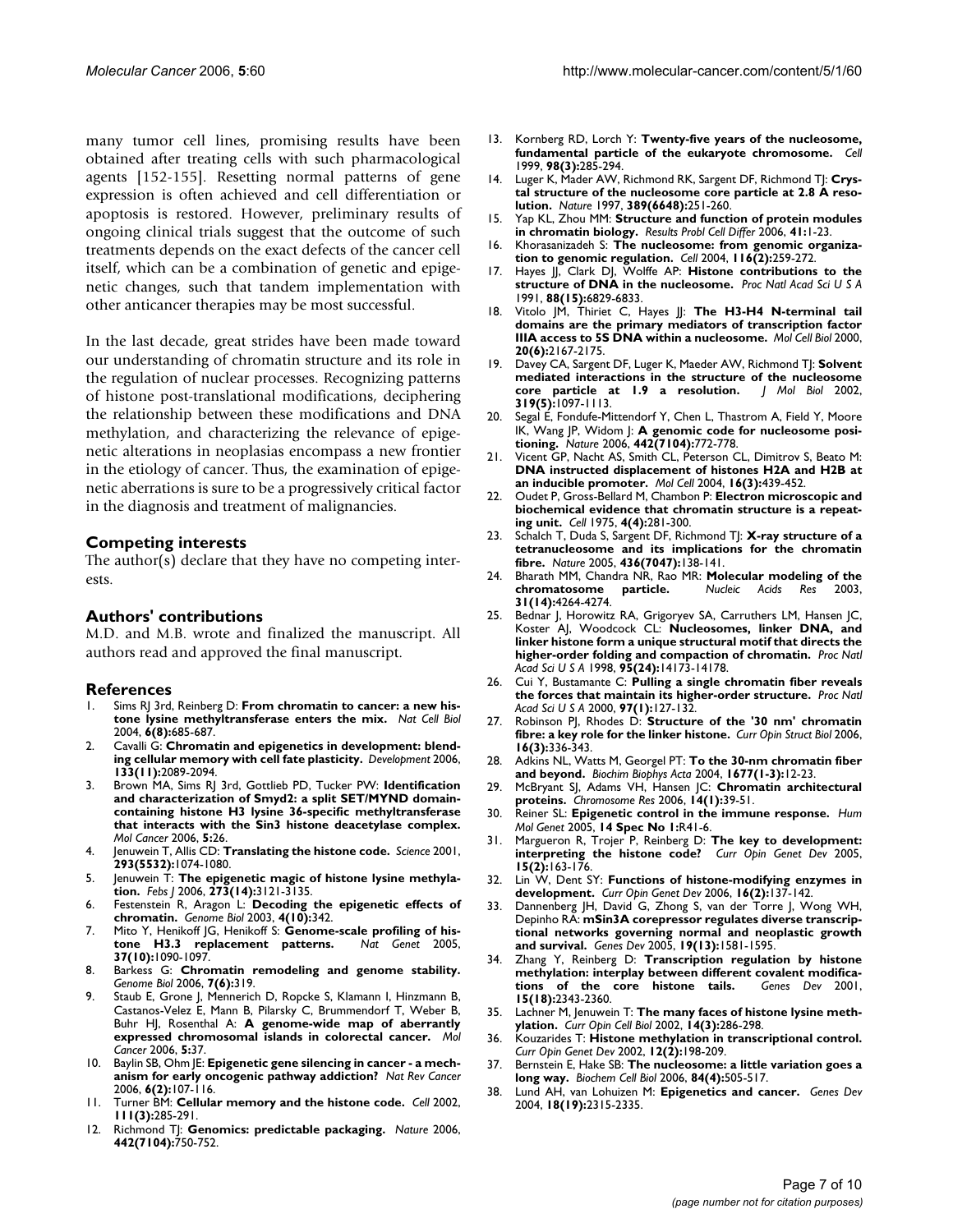- 39. Fraga MF, Esteller M: **[Towards the human cancer epigenome: a](http://www.ncbi.nlm.nih.gov/entrez/query.fcgi?cmd=Retrieve&db=PubMed&dopt=Abstract&list_uids=16205112)** [first draft of histone modifications.](http://www.ncbi.nlm.nih.gov/entrez/query.fcgi?cmd=Retrieve&db=PubMed&dopt=Abstract&list_uids=16205112) **4(10):**1377-1381.
- 40. Agrelo R, Cheng WH, Setien F, Ropero S, Espada J, Fraga MF, Herranz M, Paz MF, Sanchez-Cespedes M, Artiga MJ, Guerrero D, Castells A, von Kobbe C, Bohr VA, Esteller M: **[Epigenetic inactivation of the](http://www.ncbi.nlm.nih.gov/entrez/query.fcgi?cmd=Retrieve&db=PubMed&dopt=Abstract&list_uids=16723399) [premature aging Werner syndrome gene in human cancer.](http://www.ncbi.nlm.nih.gov/entrez/query.fcgi?cmd=Retrieve&db=PubMed&dopt=Abstract&list_uids=16723399)** *Proc Natl Acad Sci U S A* 2006, **103(23):**8822-8827.
- 41. Egger G, Liang G, Aparicio A, Jones PA: **[Epigenetics in human dis](http://www.ncbi.nlm.nih.gov/entrez/query.fcgi?cmd=Retrieve&db=PubMed&dopt=Abstract&list_uids=15164071)[ease and prospects for epigenetic therapy.](http://www.ncbi.nlm.nih.gov/entrez/query.fcgi?cmd=Retrieve&db=PubMed&dopt=Abstract&list_uids=15164071)** *Nature* 2004, **429(6990):**457-463.
- 42. Dhillon N, Kamakaka RT: **[Breaking through to the other side:](http://www.ncbi.nlm.nih.gov/entrez/query.fcgi?cmd=Retrieve&db=PubMed&dopt=Abstract&list_uids=11893492) [silencers and barriers.](http://www.ncbi.nlm.nih.gov/entrez/query.fcgi?cmd=Retrieve&db=PubMed&dopt=Abstract&list_uids=11893492)** *Curr Opin Genet Dev* 2002, **12(2):**188-192.
- 43. Wittenberg C, Reed SI: **[Cell cycle-dependent transcription in](http://www.ncbi.nlm.nih.gov/entrez/query.fcgi?cmd=Retrieve&db=PubMed&dopt=Abstract&list_uids=15838511) [yeast: promoters, transcription factors, and transcriptomes.](http://www.ncbi.nlm.nih.gov/entrez/query.fcgi?cmd=Retrieve&db=PubMed&dopt=Abstract&list_uids=15838511)** *Oncogene* 2005, **24(17):**2746-2755.
- 44. Ney PA: **[Gene expression during terminal erythroid differen](http://www.ncbi.nlm.nih.gov/entrez/query.fcgi?cmd=Retrieve&db=PubMed&dopt=Abstract&list_uids=16755214)[tiation.](http://www.ncbi.nlm.nih.gov/entrez/query.fcgi?cmd=Retrieve&db=PubMed&dopt=Abstract&list_uids=16755214)** *Curr Opin Hematol* 2006, **13(4):**203-208.
- 45. Teng CT: **[Factors regulating lactoferrin gene expression.](http://www.ncbi.nlm.nih.gov/entrez/query.fcgi?cmd=Retrieve&db=PubMed&dopt=Abstract&list_uids=16936795)** *Biochem Cell Biol* 2006, **84(3):**263-267.
- 46. Olson EN: **[Gene regulatory networks in the evolution and](http://www.ncbi.nlm.nih.gov/entrez/query.fcgi?cmd=Retrieve&db=PubMed&dopt=Abstract&list_uids=17008524) [development of the heart.](http://www.ncbi.nlm.nih.gov/entrez/query.fcgi?cmd=Retrieve&db=PubMed&dopt=Abstract&list_uids=17008524)** *Science* 2006, **313(5795):**1922-1927.
- 47. Thomas MC, Chiang CM: **[The general transcription machinery](http://www.ncbi.nlm.nih.gov/entrez/query.fcgi?cmd=Retrieve&db=PubMed&dopt=Abstract&list_uids=16858867) [and general cofactors.](http://www.ncbi.nlm.nih.gov/entrez/query.fcgi?cmd=Retrieve&db=PubMed&dopt=Abstract&list_uids=16858867)** *Crit Rev Biochem Mol Biol* 2006, **41(3):**105-178.
- 48. Hebbar PB, Archer TK: **[Chromatin remodeling by nuclear](http://www.ncbi.nlm.nih.gov/entrez/query.fcgi?cmd=Retrieve&db=PubMed&dopt=Abstract&list_uids=12743713) [receptors.](http://www.ncbi.nlm.nih.gov/entrez/query.fcgi?cmd=Retrieve&db=PubMed&dopt=Abstract&list_uids=12743713)** *Chromosoma* 2003, **111(8):**495-504.
- 49. Kumar R, Johnson BH, Thompson EB: **[Overview of the structural](http://www.ncbi.nlm.nih.gov/entrez/query.fcgi?cmd=Retrieve&db=PubMed&dopt=Abstract&list_uids=15242337) [basis for transcription regulation by nuclear hormone recep](http://www.ncbi.nlm.nih.gov/entrez/query.fcgi?cmd=Retrieve&db=PubMed&dopt=Abstract&list_uids=15242337)[tors.](http://www.ncbi.nlm.nih.gov/entrez/query.fcgi?cmd=Retrieve&db=PubMed&dopt=Abstract&list_uids=15242337)** *Essays Biochem* 2004, **40:**27-39.
- 50. Hawkins RD, Ren B: **[Genome-wide location analysis: insights](http://www.ncbi.nlm.nih.gov/entrez/query.fcgi?cmd=Retrieve&db=PubMed&dopt=Abstract&list_uids=16651365) [on transcriptional regulation.](http://www.ncbi.nlm.nih.gov/entrez/query.fcgi?cmd=Retrieve&db=PubMed&dopt=Abstract&list_uids=16651365)** *Hum Mol Genet* 2006, **15 Spec No 1:**R1-7.
- 51. Johnson CN, Adkins NL, Georgel P: **[Chromatin remodeling com](http://www.ncbi.nlm.nih.gov/entrez/query.fcgi?cmd=Retrieve&db=PubMed&dopt=Abstract&list_uids=16094444)[plexes: ATP-dependent machines in action.](http://www.ncbi.nlm.nih.gov/entrez/query.fcgi?cmd=Retrieve&db=PubMed&dopt=Abstract&list_uids=16094444)** *Biochem Cell Biol* 2005, **83(4):**405-417.
- Becker PB, Hörz W: [ATP-dependent nucleosome remodeling.](http://www.ncbi.nlm.nih.gov/entrez/query.fcgi?cmd=Retrieve&db=PubMed&dopt=Abstract&list_uids=12045097) *Annu Rev Biochem* 2002, **71:**247-273.
- 53. Horn PJ, Peterson CL: **The bromodomain: a regulator of ATP-**<br>dependent chromatin remodeling? Front Biosci 2001, [dependent chromatin remodeling?](http://www.ncbi.nlm.nih.gov/entrez/query.fcgi?cmd=Retrieve&db=PubMed&dopt=Abstract&list_uids=11487477) **6:**D1019-23.
- 54. Dirscherl SS, Krebs JE: **[Functional diversity of ISWI complexes.](http://www.ncbi.nlm.nih.gov/entrez/query.fcgi?cmd=Retrieve&db=PubMed&dopt=Abstract&list_uids=15284901)** *Biochem Cell Biol* 2004, **82(4):**482-489.
- 55. Bouazoune K, Mitterweger A, Langst G, Imhof A, Akhtar A, Becker PB, Brehm A: **[The dMi-2 chromodomains are DNA binding](http://www.ncbi.nlm.nih.gov/entrez/query.fcgi?cmd=Retrieve&db=PubMed&dopt=Abstract&list_uids=12006495) [modules important for ATP-dependent nucleosome mobili](http://www.ncbi.nlm.nih.gov/entrez/query.fcgi?cmd=Retrieve&db=PubMed&dopt=Abstract&list_uids=12006495)[zation.](http://www.ncbi.nlm.nih.gov/entrez/query.fcgi?cmd=Retrieve&db=PubMed&dopt=Abstract&list_uids=12006495)** *Embo J* 2002, **21(10):**2430-2440.
- 56. Nagaich AK, Walker DA, Wolford R, Hager GL: **[Rapid periodic](http://www.ncbi.nlm.nih.gov/entrez/query.fcgi?cmd=Retrieve&db=PubMed&dopt=Abstract&list_uids=15099516) [binding and displacement of the glucocorticoid receptor](http://www.ncbi.nlm.nih.gov/entrez/query.fcgi?cmd=Retrieve&db=PubMed&dopt=Abstract&list_uids=15099516) [during chromatin remodeling.](http://www.ncbi.nlm.nih.gov/entrez/query.fcgi?cmd=Retrieve&db=PubMed&dopt=Abstract&list_uids=15099516)** *Mol Cell* 2004, **14(2):**163-174.
- 57. Mellor J: **[The dynamics of chromatin remodeling at promot](http://www.ncbi.nlm.nih.gov/entrez/query.fcgi?cmd=Retrieve&db=PubMed&dopt=Abstract&list_uids=16039585)[ers.](http://www.ncbi.nlm.nih.gov/entrez/query.fcgi?cmd=Retrieve&db=PubMed&dopt=Abstract&list_uids=16039585)** *Mol Cell* 2005, **19(2):**147-157.
- 58. Chen T, Li E: **[Establishment and maintenance of DNA methyl](http://www.ncbi.nlm.nih.gov/entrez/query.fcgi?cmd=Retrieve&db=PubMed&dopt=Abstract&list_uids=16570848)[ation patterns in mammals.](http://www.ncbi.nlm.nih.gov/entrez/query.fcgi?cmd=Retrieve&db=PubMed&dopt=Abstract&list_uids=16570848)** *Curr Top Microbiol Immunol* 2006, **301:**179-201.
- 59. Wade PA: **[Methyl CpG binding proteins: coupling chromatin](http://www.ncbi.nlm.nih.gov/entrez/query.fcgi?cmd=Retrieve&db=PubMed&dopt=Abstract&list_uids=11420733) [architecture to gene regulation.](http://www.ncbi.nlm.nih.gov/entrez/query.fcgi?cmd=Retrieve&db=PubMed&dopt=Abstract&list_uids=11420733)** *Oncogene* 2001, **20(24):**3166-3173.
- 60. Villagra A, Gutierrez J, Paredes R, Sierra J, Puchi M, Imschenetzky M, Wijnen Av A, Lian J, Stein G, Stein J, Montecino M: [Reduced CpG](http://www.ncbi.nlm.nih.gov/entrez/query.fcgi?cmd=Retrieve&db=PubMed&dopt=Abstract&list_uids=11891855) **[methylation is associated with transcriptional activation of](http://www.ncbi.nlm.nih.gov/entrez/query.fcgi?cmd=Retrieve&db=PubMed&dopt=Abstract&list_uids=11891855) [the bone-specific rat osteocalcin gene in osteoblasts.](http://www.ncbi.nlm.nih.gov/entrez/query.fcgi?cmd=Retrieve&db=PubMed&dopt=Abstract&list_uids=11891855)** *J Cell Biochem* 2002, **85(1):**112-122.
- 61. Monk M: **[Epigenetic programming of differential gene expres](http://www.ncbi.nlm.nih.gov/entrez/query.fcgi?cmd=Retrieve&db=PubMed&dopt=Abstract&list_uids=8565325)**[sion in development and evolution.](http://www.ncbi.nlm.nih.gov/entrez/query.fcgi?cmd=Retrieve&db=PubMed&dopt=Abstract&list_uids=8565325) **17(3):**188-197.
- 62. Bird A: **[DNA methylation patterns and epigenetic memory.](http://www.ncbi.nlm.nih.gov/entrez/query.fcgi?cmd=Retrieve&db=PubMed&dopt=Abstract&list_uids=11782440)** *Genes Dev* 2002, **16(1):**6-21.
- 63. Hendrich B, Tweedie S: **[The methyl-CpG binding domain and](http://www.ncbi.nlm.nih.gov/entrez/query.fcgi?cmd=Retrieve&db=PubMed&dopt=Abstract&list_uids=12711219) [the evolving role of DNA methylation in animals.](http://www.ncbi.nlm.nih.gov/entrez/query.fcgi?cmd=Retrieve&db=PubMed&dopt=Abstract&list_uids=12711219)** *Trends Genet* 2003, **19(5):**269-277.
- 64. Li E: **[Chromatin modification and epigenetic reprogramming](http://www.ncbi.nlm.nih.gov/entrez/query.fcgi?cmd=Retrieve&db=PubMed&dopt=Abstract&list_uids=12209141) [in mammalian development.](http://www.ncbi.nlm.nih.gov/entrez/query.fcgi?cmd=Retrieve&db=PubMed&dopt=Abstract&list_uids=12209141)** *Nat Rev Genet* 2002, **3(9):**662-673.
- 65. Holmes R, Soloway PD: **[Regulation of imprinted DNA methyl](http://www.ncbi.nlm.nih.gov/entrez/query.fcgi?cmd=Retrieve&db=PubMed&dopt=Abstract&list_uids=16575171)[ation.](http://www.ncbi.nlm.nih.gov/entrez/query.fcgi?cmd=Retrieve&db=PubMed&dopt=Abstract&list_uids=16575171)** *Cytogenet Genome Res* 2006, **113(1-4):**122-129.
- 66. Strahl BD, Allis CD: **[The language of covalent histone modifica](http://www.ncbi.nlm.nih.gov/entrez/query.fcgi?cmd=Retrieve&db=PubMed&dopt=Abstract&list_uids=10638745)[tions.](http://www.ncbi.nlm.nih.gov/entrez/query.fcgi?cmd=Retrieve&db=PubMed&dopt=Abstract&list_uids=10638745)** *Nature* 2000, **403(6765):**41-45.
- 67. Dutnall RN, Denu JM: **[Methyl magic and HAT tricks.](http://www.ncbi.nlm.nih.gov/entrez/query.fcgi?cmd=Retrieve&db=PubMed&dopt=Abstract&list_uids=12447351)** *Nat Struct Biol* 2002, **9(12):**888-891.
- 68. McManus KJ, Hendzel MJ: **[The relationship between histone H3](http://www.ncbi.nlm.nih.gov/entrez/query.fcgi?cmd=Retrieve&db=PubMed&dopt=Abstract&list_uids=16936834) [phosphorylation and acetylation throughout the mamma](http://www.ncbi.nlm.nih.gov/entrez/query.fcgi?cmd=Retrieve&db=PubMed&dopt=Abstract&list_uids=16936834)[lian cell cycle.](http://www.ncbi.nlm.nih.gov/entrez/query.fcgi?cmd=Retrieve&db=PubMed&dopt=Abstract&list_uids=16936834)** *Biochem Cell Biol* 2006, **84(4):**640-657.
- 69. Daujat S, Bauer UM, Shah V, Turner B, Berger S, Kouzarides T: **[Crosstalk between CARM1 methylation and CBP acetyla](http://www.ncbi.nlm.nih.gov/entrez/query.fcgi?cmd=Retrieve&db=PubMed&dopt=Abstract&list_uids=12498683)[tion on histone H3.](http://www.ncbi.nlm.nih.gov/entrez/query.fcgi?cmd=Retrieve&db=PubMed&dopt=Abstract&list_uids=12498683)** *Curr Biol* 2002, **12(24):**2090-2097.
- 70. Dillon N, Festenstein R: **[Unravelling heterochromatin: compe](http://www.ncbi.nlm.nih.gov/entrez/query.fcgi?cmd=Retrieve&db=PubMed&dopt=Abstract&list_uids=12047950)[tition between positive and negative factors regulates acces](http://www.ncbi.nlm.nih.gov/entrez/query.fcgi?cmd=Retrieve&db=PubMed&dopt=Abstract&list_uids=12047950)[sibility.](http://www.ncbi.nlm.nih.gov/entrez/query.fcgi?cmd=Retrieve&db=PubMed&dopt=Abstract&list_uids=12047950)** *Trends Genet* 2002, **18(5):**252-258.
- 71. Allfrey VG, Faulkner R, Mirsky AE: **[Acetylation and Methylation](http://www.ncbi.nlm.nih.gov/entrez/query.fcgi?cmd=Retrieve&db=PubMed&dopt=Abstract&list_uids=14172992) [of Histones and Their Possible Role in the Regulation of Rna](http://www.ncbi.nlm.nih.gov/entrez/query.fcgi?cmd=Retrieve&db=PubMed&dopt=Abstract&list_uids=14172992) [Synthesis.](http://www.ncbi.nlm.nih.gov/entrez/query.fcgi?cmd=Retrieve&db=PubMed&dopt=Abstract&list_uids=14172992)** *Proc Natl Acad Sci U S A* 1964, **51:**786-794.
- 72. Kimura A, Matsubara K, Horikoshi M: **[A decade of histone](http://www.ncbi.nlm.nih.gov/entrez/query.fcgi?cmd=Retrieve&db=PubMed&dopt=Abstract&list_uids=16428293) [acetylation: marking eukaryotic chromosomes with specific](http://www.ncbi.nlm.nih.gov/entrez/query.fcgi?cmd=Retrieve&db=PubMed&dopt=Abstract&list_uids=16428293) [codes.](http://www.ncbi.nlm.nih.gov/entrez/query.fcgi?cmd=Retrieve&db=PubMed&dopt=Abstract&list_uids=16428293)** *J Biochem (Tokyo)* 2005, **138(6):**647-662.
- 73. Verdone L, Caserta M, Di Mauro E: **[Role of histone acetylation in](http://www.ncbi.nlm.nih.gov/entrez/query.fcgi?cmd=Retrieve&db=PubMed&dopt=Abstract&list_uids=15959560) [the control of gene expression.](http://www.ncbi.nlm.nih.gov/entrez/query.fcgi?cmd=Retrieve&db=PubMed&dopt=Abstract&list_uids=15959560)** *Biochem Cell Biol* 2005, **83(3):**344-353.
- 74. Verdone L, Agricola E, Caserta M, Di Mauro E: **[Histone acetylation](http://www.ncbi.nlm.nih.gov/entrez/query.fcgi?cmd=Retrieve&db=PubMed&dopt=Abstract&list_uids=16877467) [in gene regulation.](http://www.ncbi.nlm.nih.gov/entrez/query.fcgi?cmd=Retrieve&db=PubMed&dopt=Abstract&list_uids=16877467)** *Brief Funct Genomic Proteomic* 2006, **5(3):**209-221.
- Umlauf D, Goto Y, Feil R: [Site-specific analysis of histone meth](http://www.ncbi.nlm.nih.gov/entrez/query.fcgi?cmd=Retrieve&db=PubMed&dopt=Abstract&list_uids=15273407)**[ylation and acetylation.](http://www.ncbi.nlm.nih.gov/entrez/query.fcgi?cmd=Retrieve&db=PubMed&dopt=Abstract&list_uids=15273407)** *Methods Mol Biol* 2004, **287:**99-120.
- 76. de Ruijter AJ, van Gennip AH, Caron HN, Kemp S, van Kuilenburg AB: **[Histone deacetylases \(HDACs\): characterization of the](http://www.ncbi.nlm.nih.gov/entrez/query.fcgi?cmd=Retrieve&db=PubMed&dopt=Abstract&list_uids=12429021) [classical HDAC family.](http://www.ncbi.nlm.nih.gov/entrez/query.fcgi?cmd=Retrieve&db=PubMed&dopt=Abstract&list_uids=12429021)** *Biochem J* 2003, **370(Pt 3):**737-749.
- 77. Agalioti T, Chen G, Thanos D: **[Deciphering the transcriptional](http://www.ncbi.nlm.nih.gov/entrez/query.fcgi?cmd=Retrieve&db=PubMed&dopt=Abstract&list_uids=12419248) [histone acetylation code for a human gene.](http://www.ncbi.nlm.nih.gov/entrez/query.fcgi?cmd=Retrieve&db=PubMed&dopt=Abstract&list_uids=12419248)** *Cell* 2002, **111(3):**381-392.
- 78. Xu F, Zhang K, Grunstein M: **[Acetylation in histone H3 globular](http://www.ncbi.nlm.nih.gov/entrez/query.fcgi?cmd=Retrieve&db=PubMed&dopt=Abstract&list_uids=15882620) [domain regulates gene expression in yeast.](http://www.ncbi.nlm.nih.gov/entrez/query.fcgi?cmd=Retrieve&db=PubMed&dopt=Abstract&list_uids=15882620)** *Cell* 2005, **121(3):**375-385.
- 79. Brownell JE, Zhou J, Ranalli T, Kobayashi R, Edmondson DG, Roth SY, Allis CD: **[Tetrahymena histone acetyltransferase A: a](http://www.ncbi.nlm.nih.gov/entrez/query.fcgi?cmd=Retrieve&db=PubMed&dopt=Abstract&list_uids=8601308) [homolog to yeast Gcn5p linking histone acetylation to gene](http://www.ncbi.nlm.nih.gov/entrez/query.fcgi?cmd=Retrieve&db=PubMed&dopt=Abstract&list_uids=8601308) [activation.](http://www.ncbi.nlm.nih.gov/entrez/query.fcgi?cmd=Retrieve&db=PubMed&dopt=Abstract&list_uids=8601308)** *Cell* 1996, **84(6):**843-851.
- 80. Yang XJ: **[The diverse superfamily of lysine acetyltransferases](http://www.ncbi.nlm.nih.gov/entrez/query.fcgi?cmd=Retrieve&db=PubMed&dopt=Abstract&list_uids=14960713) [and their roles in leukemia and other diseases.](http://www.ncbi.nlm.nih.gov/entrez/query.fcgi?cmd=Retrieve&db=PubMed&dopt=Abstract&list_uids=14960713)** *Nucleic Acids Res* 2004, **32(3):**959-976.
- 81. Gregoretti IV, Lee YM, Goodson HV: **[Molecular evolution of the](http://www.ncbi.nlm.nih.gov/entrez/query.fcgi?cmd=Retrieve&db=PubMed&dopt=Abstract&list_uids=15050820) [histone deacetylase family: functional implications of phylo](http://www.ncbi.nlm.nih.gov/entrez/query.fcgi?cmd=Retrieve&db=PubMed&dopt=Abstract&list_uids=15050820)[genetic analysis.](http://www.ncbi.nlm.nih.gov/entrez/query.fcgi?cmd=Retrieve&db=PubMed&dopt=Abstract&list_uids=15050820)** *J Mol Biol* 2004, **338(1):**17-31.
- 82. Marmorstein R, Roth SY: **[Histone acetyltransferases: function,](http://www.ncbi.nlm.nih.gov/entrez/query.fcgi?cmd=Retrieve&db=PubMed&dopt=Abstract&list_uids=11250138) [structure, and catalysis.](http://www.ncbi.nlm.nih.gov/entrez/query.fcgi?cmd=Retrieve&db=PubMed&dopt=Abstract&list_uids=11250138)** *Curr Opin Genet Dev* 2001, **11(2):**155-161.
- 83. Taunton J, Hassig CA, Schreiber SL: **[A mammalian histone](http://www.ncbi.nlm.nih.gov/entrez/query.fcgi?cmd=Retrieve&db=PubMed&dopt=Abstract&list_uids=8602529) [deacetylase related to the yeast transcriptional regulator](http://www.ncbi.nlm.nih.gov/entrez/query.fcgi?cmd=Retrieve&db=PubMed&dopt=Abstract&list_uids=8602529) [Rpd3p.](http://www.ncbi.nlm.nih.gov/entrez/query.fcgi?cmd=Retrieve&db=PubMed&dopt=Abstract&list_uids=8602529)** *Science* 1996, **272(5260):**408-411.
- Blander G, Guarente L: The Sir<sub>2</sub> family of protein deacetylases. *Annu Rev Biochem* 2004, **73:**417-435.
- Nusinzon I, Horvath CM: [Histone deacetylases as transcrip](http://www.ncbi.nlm.nih.gov/entrez/query.fcgi?cmd=Retrieve&db=PubMed&dopt=Abstract&list_uids=16091625)**[tional activators? Role reversal in inducible gene regulation.](http://www.ncbi.nlm.nih.gov/entrez/query.fcgi?cmd=Retrieve&db=PubMed&dopt=Abstract&list_uids=16091625)** *Sci STKE* 2005, **2005(296):**re11.
- 86. Tsukada Y, Fang J, Erdjument-Bromage H, Warren ME, Borchers CH, Tempst P, Zhang Y: **[Histone demethylation by a family of JmjC](http://www.ncbi.nlm.nih.gov/entrez/query.fcgi?cmd=Retrieve&db=PubMed&dopt=Abstract&list_uids=16362057) [domain-containing proteins.](http://www.ncbi.nlm.nih.gov/entrez/query.fcgi?cmd=Retrieve&db=PubMed&dopt=Abstract&list_uids=16362057)** *Nature* 2006, **439(7078):**811-816.
- 87. Wang H, An W, Cao R, Xia L, Erdjument-Bromage H, Chatton B, Tempst P, Roeder RG, Zhang Y: **[mAM facilitates conversion by](http://www.ncbi.nlm.nih.gov/entrez/query.fcgi?cmd=Retrieve&db=PubMed&dopt=Abstract&list_uids=14536086) [ESET of dimethyl to trimethyl lysine 9 of histone H3 to cause](http://www.ncbi.nlm.nih.gov/entrez/query.fcgi?cmd=Retrieve&db=PubMed&dopt=Abstract&list_uids=14536086) [transcriptional repression.](http://www.ncbi.nlm.nih.gov/entrez/query.fcgi?cmd=Retrieve&db=PubMed&dopt=Abstract&list_uids=14536086)** *Mol Cell* 2003, **12(2):**475-487.
- 88. Santos-Rosa H, Schneider R, Bannister AJ, Sherriff J, Bernstein BE, Emre NC, Schreiber SL, Mellor J, Kouzarides T: **[Active genes are](http://www.ncbi.nlm.nih.gov/entrez/query.fcgi?cmd=Retrieve&db=PubMed&dopt=Abstract&list_uids=12353038) [tri-methylated at K4 of histone H3.](http://www.ncbi.nlm.nih.gov/entrez/query.fcgi?cmd=Retrieve&db=PubMed&dopt=Abstract&list_uids=12353038)** *Nature* 2002, **419(6905):**407-411.
- 89. O'Carroll D, Erhardt S, Pagani M, Barton SC, Surani MA, Jenuwein T: **[The polycomb-group gene Ezh2 is required for early mouse](http://www.ncbi.nlm.nih.gov/entrez/query.fcgi?cmd=Retrieve&db=PubMed&dopt=Abstract&list_uids=11390661) [development.](http://www.ncbi.nlm.nih.gov/entrez/query.fcgi?cmd=Retrieve&db=PubMed&dopt=Abstract&list_uids=11390661)** *Mol Cell Biol* 2001, **21(13):**4330-4336.
- 90. Sims RJ 3rd, Nishioka K, Reinberg D: **[Histone lysine methylation:](http://www.ncbi.nlm.nih.gov/entrez/query.fcgi?cmd=Retrieve&db=PubMed&dopt=Abstract&list_uids=14585615)** [a signature for chromatin function.](http://www.ncbi.nlm.nih.gov/entrez/query.fcgi?cmd=Retrieve&db=PubMed&dopt=Abstract&list_uids=14585615) **19(11):**629-639.
- 91. Sims RJ 3rd, Chen CF, Santos-Rosa H, Kouzarides T, Patel SS, Reinberg D: **[Human but not yeast CHD1 binds directly and selec](http://www.ncbi.nlm.nih.gov/entrez/query.fcgi?cmd=Retrieve&db=PubMed&dopt=Abstract&list_uids=16263726)-**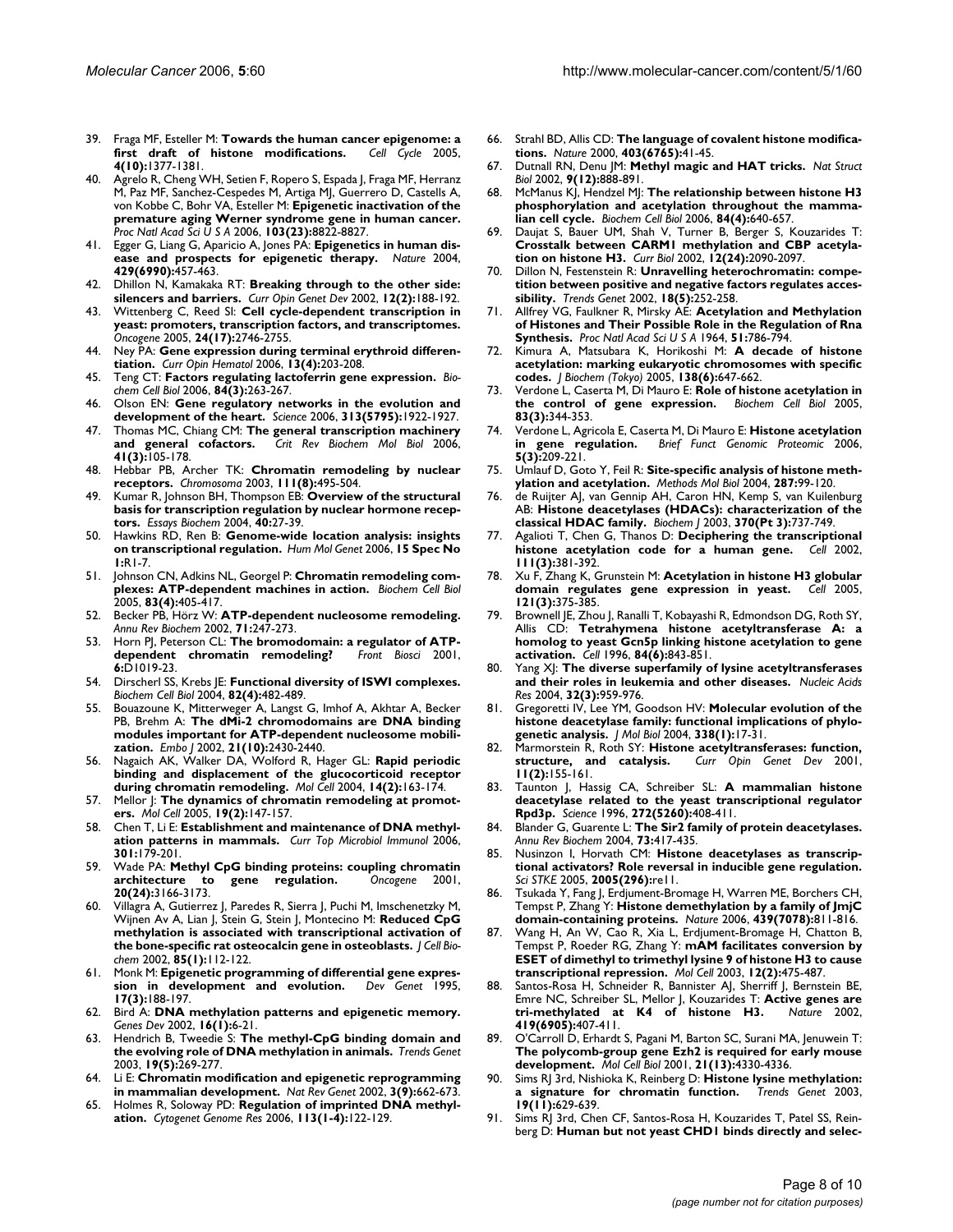**[tively to histone H3 methylated at lysine 4 via its tandem](http://www.ncbi.nlm.nih.gov/entrez/query.fcgi?cmd=Retrieve&db=PubMed&dopt=Abstract&list_uids=16263726) [chromodomains.](http://www.ncbi.nlm.nih.gov/entrez/query.fcgi?cmd=Retrieve&db=PubMed&dopt=Abstract&list_uids=16263726)** *J Biol Chem* 2005, **280(51):**41789-41792.

- 92. Shi Y, Lan F, Matson C, Mulligan P, Whetstine JR, Cole PA, Casero RA, Shi Y: **[Histone demethylation mediated by the nuclear amine](http://www.ncbi.nlm.nih.gov/entrez/query.fcgi?cmd=Retrieve&db=PubMed&dopt=Abstract&list_uids=15620353) [oxidase homolog LSD1.](http://www.ncbi.nlm.nih.gov/entrez/query.fcgi?cmd=Retrieve&db=PubMed&dopt=Abstract&list_uids=15620353)** *Cell* 2004, **119(7):**941-953.
- 93. Ahmad K, Henikoff S: **[The histone variant H3.3 marks active](http://www.ncbi.nlm.nih.gov/entrez/query.fcgi?cmd=Retrieve&db=PubMed&dopt=Abstract&list_uids=12086617) [chromatin by replication-independent nucleosome assem](http://www.ncbi.nlm.nih.gov/entrez/query.fcgi?cmd=Retrieve&db=PubMed&dopt=Abstract&list_uids=12086617)[bly.](http://www.ncbi.nlm.nih.gov/entrez/query.fcgi?cmd=Retrieve&db=PubMed&dopt=Abstract&list_uids=12086617)** *Mol Cell* 2002, **9(6):**1191-1200.
- 94. Meneghini MD, Wu M, Madhani HD: **[Conserved histone variant](http://www.ncbi.nlm.nih.gov/entrez/query.fcgi?cmd=Retrieve&db=PubMed&dopt=Abstract&list_uids=12628191) [H2A.Z protects euchromatin from the ectopic spread of](http://www.ncbi.nlm.nih.gov/entrez/query.fcgi?cmd=Retrieve&db=PubMed&dopt=Abstract&list_uids=12628191) [silent heterochromatin.](http://www.ncbi.nlm.nih.gov/entrez/query.fcgi?cmd=Retrieve&db=PubMed&dopt=Abstract&list_uids=12628191)** *Cell* 2003, **112(5):**725-736.
- 95. Chakravarthy S, Gundimella SK, Caron C, Perche PY, Pehrson JR, Khochbin S, Luger K: **[Structural characterization of the histone](http://www.ncbi.nlm.nih.gov/entrez/query.fcgi?cmd=Retrieve&db=PubMed&dopt=Abstract&list_uids=16107708) [variant macroH2A.](http://www.ncbi.nlm.nih.gov/entrez/query.fcgi?cmd=Retrieve&db=PubMed&dopt=Abstract&list_uids=16107708)** *Mol Cell Biol* 2005, **25(17):**7616-7624.
- 96. Regnier V, Vagnarelli P, Fukagawa T, Zerjal T, Burns E, Trouche D, Earnshaw W, Brown W: **[CENP-A is required for accurate chro](http://www.ncbi.nlm.nih.gov/entrez/query.fcgi?cmd=Retrieve&db=PubMed&dopt=Abstract&list_uids=15870271)[mosome segregation and sustained kinetochore association](http://www.ncbi.nlm.nih.gov/entrez/query.fcgi?cmd=Retrieve&db=PubMed&dopt=Abstract&list_uids=15870271) [of BubR1.](http://www.ncbi.nlm.nih.gov/entrez/query.fcgi?cmd=Retrieve&db=PubMed&dopt=Abstract&list_uids=15870271)** *Mol Cell Biol* 2005, **25(10):**3967-3981.
- 97. Mattick JS, Makunin IV: **[Non-coding RNA.](http://www.ncbi.nlm.nih.gov/entrez/query.fcgi?cmd=Retrieve&db=PubMed&dopt=Abstract&list_uids=16651366)** *Hum Mol Genet* 2006, **15 Spec No 1:**R17-29.
- 98. Kawasaki H, Taira K: **[Induction of DNA methylation and gene](http://www.ncbi.nlm.nih.gov/entrez/query.fcgi?cmd=Retrieve&db=PubMed&dopt=Abstract&list_uids=15311210) [silencing by short interfering RNAs in human cells.](http://www.ncbi.nlm.nih.gov/entrez/query.fcgi?cmd=Retrieve&db=PubMed&dopt=Abstract&list_uids=15311210)** *Nature* 2004, **431(7005):**211-217.
- 99. Morris KV, Chan SW, Jacobsen SE, Looney DJ: **[Small interfering](http://www.ncbi.nlm.nih.gov/entrez/query.fcgi?cmd=Retrieve&db=PubMed&dopt=Abstract&list_uids=15297624) [RNA-induced transcriptional gene silencing in human cells.](http://www.ncbi.nlm.nih.gov/entrez/query.fcgi?cmd=Retrieve&db=PubMed&dopt=Abstract&list_uids=15297624)** *Science* 2004, **305(5688):**1289-1292.
- 100. Singh U, Fohn LE, Wakayama T, Ohgane J, Steinhoff C, Lipkowitz B, Schulz R, Orth A, Ropers HH, Behringer RR, Tanaka S, Shiota K, Yanagimachi R, Nuber UA, Fundele R: **[Different molecular mecha](http://www.ncbi.nlm.nih.gov/entrez/query.fcgi?cmd=Retrieve&db=PubMed&dopt=Abstract&list_uids=15108320)[nisms underlie placental overgrowth phenotypes caused by](http://www.ncbi.nlm.nih.gov/entrez/query.fcgi?cmd=Retrieve&db=PubMed&dopt=Abstract&list_uids=15108320) [interspecies hybridization, cloning, and Esx1 mutation.](http://www.ncbi.nlm.nih.gov/entrez/query.fcgi?cmd=Retrieve&db=PubMed&dopt=Abstract&list_uids=15108320)** *Dev Dyn* 2004, **230(1):**149-164.
- 101. Kavi HH, Fernandez HR, Xie W, Birchler JA: **[RNA silencing in Dro](http://www.ncbi.nlm.nih.gov/entrez/query.fcgi?cmd=Retrieve&db=PubMed&dopt=Abstract&list_uids=16198344)[sophila.](http://www.ncbi.nlm.nih.gov/entrez/query.fcgi?cmd=Retrieve&db=PubMed&dopt=Abstract&list_uids=16198344)** *FEBS Lett* 2005, **579(26):**5940-5949.
- 102. Bernstein E, Allis CD: **[RNA meets chromatin.](http://www.ncbi.nlm.nih.gov/entrez/query.fcgi?cmd=Retrieve&db=PubMed&dopt=Abstract&list_uids=16024654)** *Genes Dev* 2005, **19(14):**1635-1655.
- 103. Santos-Reboucas CB, Pimentel MM: **[Implication of abnormal epi](http://www.ncbi.nlm.nih.gov/entrez/query.fcgi?cmd=Retrieve&db=PubMed&dopt=Abstract&list_uids=17047674)[genetic patterns for human diseases.](http://www.ncbi.nlm.nih.gov/entrez/query.fcgi?cmd=Retrieve&db=PubMed&dopt=Abstract&list_uids=17047674)** *Eur J Hum Genet* 2006.
- 104. Sansam CG, Roberts CW: **[Epigenetics and cancer: altered chro](http://www.ncbi.nlm.nih.gov/entrez/query.fcgi?cmd=Retrieve&db=PubMed&dopt=Abstract&list_uids=16582616)[matin remodeling via Snf5 loss leads to aberrant cell cycle](http://www.ncbi.nlm.nih.gov/entrez/query.fcgi?cmd=Retrieve&db=PubMed&dopt=Abstract&list_uids=16582616) [regulation.](http://www.ncbi.nlm.nih.gov/entrez/query.fcgi?cmd=Retrieve&db=PubMed&dopt=Abstract&list_uids=16582616)** *Cell Cycle* 2006, **5(6):**621-624.
- 105. Dennis K, Fan T, Geiman T, Yan Q, Muegge K: **[Lsh, a member of](http://www.ncbi.nlm.nih.gov/entrez/query.fcgi?cmd=Retrieve&db=PubMed&dopt=Abstract&list_uids=11711429) [the SNF2 family, is required for genome-wide methylation.](http://www.ncbi.nlm.nih.gov/entrez/query.fcgi?cmd=Retrieve&db=PubMed&dopt=Abstract&list_uids=11711429)** *Genes Dev* 2001, **15(22):**2940-2944.
- 106. Santoro R, Li J, Grummt I: **[The nucleolar remodeling complex](http://www.ncbi.nlm.nih.gov/entrez/query.fcgi?cmd=Retrieve&db=PubMed&dopt=Abstract&list_uids=12368916) [NoRC mediates heterochromatin formation and silencing of](http://www.ncbi.nlm.nih.gov/entrez/query.fcgi?cmd=Retrieve&db=PubMed&dopt=Abstract&list_uids=12368916) [ribosomal gene transcription.](http://www.ncbi.nlm.nih.gov/entrez/query.fcgi?cmd=Retrieve&db=PubMed&dopt=Abstract&list_uids=12368916)** *Nat Genet* 2002, **32(3):**393-396.
- 107. Gibbons RJ, McDowell TL, Raman S, O'Rourke DM, Garrick D, Ayyub H, Higgs DR: **[Mutations in ATRX, encoding a SWI/SNF-like](http://www.ncbi.nlm.nih.gov/entrez/query.fcgi?cmd=Retrieve&db=PubMed&dopt=Abstract&list_uids=10742099) [protein, cause diverse changes in the pattern of DNA meth](http://www.ncbi.nlm.nih.gov/entrez/query.fcgi?cmd=Retrieve&db=PubMed&dopt=Abstract&list_uids=10742099)[ylation.](http://www.ncbi.nlm.nih.gov/entrez/query.fcgi?cmd=Retrieve&db=PubMed&dopt=Abstract&list_uids=10742099)** *Nat Genet* 2000, **24(4):**368-371.
- 108. Yamamichi N, Yamamichi-Nishina M, Mizutani T, Watanabe H, Minoguchi S, Kobayashi N, Kimura S, Ito T, Yahagi N, Ichinose M, Omata M, Iba H: **[The Brm gene suppressed at the post-tran](http://www.ncbi.nlm.nih.gov/entrez/query.fcgi?cmd=Retrieve&db=PubMed&dopt=Abstract&list_uids=16007216)scriptional level in various human cell lines is inducible by [transient HDAC inhibitor treatment, which exhibits antion](http://www.ncbi.nlm.nih.gov/entrez/query.fcgi?cmd=Retrieve&db=PubMed&dopt=Abstract&list_uids=16007216)[cogenic potential.](http://www.ncbi.nlm.nih.gov/entrez/query.fcgi?cmd=Retrieve&db=PubMed&dopt=Abstract&list_uids=16007216)** *Oncogene* 2005, **24(35):**5471-5481.
- 109. Debauve G, Nonclercq D, Ribaucour F, Wiedig M, Gerbaux C, Leo O, Laurent G, Journe F, Belayew A, Toubeau G: **[Early expression](http://www.ncbi.nlm.nih.gov/entrez/query.fcgi?cmd=Retrieve&db=PubMed&dopt=Abstract&list_uids=16762066)** of the Helicase-Like Transcription Factor **[SMARCA3\) in an experimental model of estrogen-induced](http://www.ncbi.nlm.nih.gov/entrez/query.fcgi?cmd=Retrieve&db=PubMed&dopt=Abstract&list_uids=16762066) [renal carcinogenesis.](http://www.ncbi.nlm.nih.gov/entrez/query.fcgi?cmd=Retrieve&db=PubMed&dopt=Abstract&list_uids=16762066)** *Mol Cancer* 2006, **5:**23.
- 110. Bultman S, Gebuhr T, Yee D, La Mantia C, Nicholson J, Gilliam A, Randazzo F, Metzger D, Chambon P, Crabtree G, Magnuson T: **[A Brg1](http://www.ncbi.nlm.nih.gov/entrez/query.fcgi?cmd=Retrieve&db=PubMed&dopt=Abstract&list_uids=11163203) [null mutation in the mouse reveals functional differences](http://www.ncbi.nlm.nih.gov/entrez/query.fcgi?cmd=Retrieve&db=PubMed&dopt=Abstract&list_uids=11163203) [among mammalian SWI/SNF complexes.](http://www.ncbi.nlm.nih.gov/entrez/query.fcgi?cmd=Retrieve&db=PubMed&dopt=Abstract&list_uids=11163203)** *Mol Cell* 2000, **6(6):**1287-1295.
- 111. Roberts CW, Orkin SH: **[The SWI/SNF complex--chromatin](http://www.ncbi.nlm.nih.gov/entrez/query.fcgi?cmd=Retrieve&db=PubMed&dopt=Abstract&list_uids=14964309) [and cancer.](http://www.ncbi.nlm.nih.gov/entrez/query.fcgi?cmd=Retrieve&db=PubMed&dopt=Abstract&list_uids=14964309)** *Nat Rev Cancer* 2004, **4(2):**133-142.
- 112. Gibbons RJ: **[Histone modifying and chromatin remodelling](http://www.ncbi.nlm.nih.gov/entrez/query.fcgi?cmd=Retrieve&db=PubMed&dopt=Abstract&list_uids=15809277) [enzymes in cancer and dysplastic syndromes.](http://www.ncbi.nlm.nih.gov/entrez/query.fcgi?cmd=Retrieve&db=PubMed&dopt=Abstract&list_uids=15809277)** *Hum Mol Genet* 2005, **14 Spec No 1:**R85-92.
- 113. Kouzarides T: **[Histone acetylases and deacetylases in cell pro](http://www.ncbi.nlm.nih.gov/entrez/query.fcgi?cmd=Retrieve&db=PubMed&dopt=Abstract&list_uids=10072350)[liferation.](http://www.ncbi.nlm.nih.gov/entrez/query.fcgi?cmd=Retrieve&db=PubMed&dopt=Abstract&list_uids=10072350)** *Curr Opin Genet Dev* 1999, **9(1):**40-48.
- 114. Lehrmann H, Pritchard LL, Harel-Bellan A: **[Histone acetyltrans](http://www.ncbi.nlm.nih.gov/entrez/query.fcgi?cmd=Retrieve&db=PubMed&dopt=Abstract&list_uids=12374280)[ferases and deacetylases in the control of cell proliferation](http://www.ncbi.nlm.nih.gov/entrez/query.fcgi?cmd=Retrieve&db=PubMed&dopt=Abstract&list_uids=12374280) [and differentiation.](http://www.ncbi.nlm.nih.gov/entrez/query.fcgi?cmd=Retrieve&db=PubMed&dopt=Abstract&list_uids=12374280)** *Adv Cancer Res* 2002, **86:**41-65.
- 115. Linggi BE, Brandt SJ, Sun ZW, Hiebert SW: **[Translating the histone](http://www.ncbi.nlm.nih.gov/entrez/query.fcgi?cmd=Retrieve&db=PubMed&dopt=Abstract&list_uids=16167339) [code into leukemia.](http://www.ncbi.nlm.nih.gov/entrez/query.fcgi?cmd=Retrieve&db=PubMed&dopt=Abstract&list_uids=16167339)** *J Cell Biochem* 2005, **96(5):**938-950.
- 116. Chavez-Blanco A, Segura-Pacheco B, Perez-Cardenas E, Taja-Chayeb L, Cetina L, Candelaria M, Cantu D, Gonzalez-Fierro A, Garcia-Lopez P, Zambrano P, Perez-Plasencia C, Cabrera G, Trejo-Becerril C, Angeles E, Duenas-Gonzalez A: **[Histone acetylation and histone](http://www.ncbi.nlm.nih.gov/entrez/query.fcgi?cmd=Retrieve&db=PubMed&dopt=Abstract&list_uids=16001982) deacetylase activity of magnesium valproate in tumor and [peripheral blood of patients with cervical cancer. A phase I](http://www.ncbi.nlm.nih.gov/entrez/query.fcgi?cmd=Retrieve&db=PubMed&dopt=Abstract&list_uids=16001982) [study.](http://www.ncbi.nlm.nih.gov/entrez/query.fcgi?cmd=Retrieve&db=PubMed&dopt=Abstract&list_uids=16001982)** *Mol Cancer* 2005, **4(1):**22.
- 117. Lin RJ, Egan DA, Evans RM: **[Molecular genetics of acute promy](http://www.ncbi.nlm.nih.gov/entrez/query.fcgi?cmd=Retrieve&db=PubMed&dopt=Abstract&list_uids=10322484)[elocytic leukemia.](http://www.ncbi.nlm.nih.gov/entrez/query.fcgi?cmd=Retrieve&db=PubMed&dopt=Abstract&list_uids=10322484)** *Trends Genet* 1999, **15(5):**179-184.
- 118. Hiebert SW, Downing JR, Lenny N, Meyers S: **[Transcriptional reg](http://www.ncbi.nlm.nih.gov/entrez/query.fcgi?cmd=Retrieve&db=PubMed&dopt=Abstract&list_uids=8585956)[ulation by the t\(8;21\) fusion protein, AML-1/ETO.](http://www.ncbi.nlm.nih.gov/entrez/query.fcgi?cmd=Retrieve&db=PubMed&dopt=Abstract&list_uids=8585956)** *Curr Top Microbiol Immunol* 1996, **211:**253-258.
- 119. Di Croce L: **[Chromatin modifying activity of leukaemia asso](http://www.ncbi.nlm.nih.gov/entrez/query.fcgi?cmd=Retrieve&db=PubMed&dopt=Abstract&list_uids=15809276)[ciated fusion proteins.](http://www.ncbi.nlm.nih.gov/entrez/query.fcgi?cmd=Retrieve&db=PubMed&dopt=Abstract&list_uids=15809276)** *Hum Mol Genet* 2005, **14 Spec No 1:**R77-84.
- 120. Plass C, Soloway PD: **[DNA methylation, imprinting and cancer.](http://www.ncbi.nlm.nih.gov/entrez/query.fcgi?cmd=Retrieve&db=PubMed&dopt=Abstract&list_uids=11896451)** *Eur J Hum Genet* 2002, **10(1):**6-16.
- 121. Ehrlich M: **[DNA methylation in cancer: too much, but also too](http://www.ncbi.nlm.nih.gov/entrez/query.fcgi?cmd=Retrieve&db=PubMed&dopt=Abstract&list_uids=12154403) [little.](http://www.ncbi.nlm.nih.gov/entrez/query.fcgi?cmd=Retrieve&db=PubMed&dopt=Abstract&list_uids=12154403)** *Oncogene* 2002, **21(35):**5400-5413.
- 122. Jones PA, Baylin SB: **[The fundamental role of epigenetic events](http://www.ncbi.nlm.nih.gov/entrez/query.fcgi?cmd=Retrieve&db=PubMed&dopt=Abstract&list_uids=12042769) [in cancer.](http://www.ncbi.nlm.nih.gov/entrez/query.fcgi?cmd=Retrieve&db=PubMed&dopt=Abstract&list_uids=12042769)** *Nat Rev Genet* 2002, **3(6):**415-428.
- 123. Tryndyak VP, Kovalchuk O, Pogribny IP: **[Loss of DNA methylation](http://www.ncbi.nlm.nih.gov/entrez/query.fcgi?cmd=Retrieve&db=PubMed&dopt=Abstract&list_uids=16322686) and histone H4 lysine 20 trimethylation in human breast can[cer cells is associated with aberrant expression of DNA](http://www.ncbi.nlm.nih.gov/entrez/query.fcgi?cmd=Retrieve&db=PubMed&dopt=Abstract&list_uids=16322686) methyltransferase 1, Suv4-20h2 histone methyltransferase [and methyl-binding proteins.](http://www.ncbi.nlm.nih.gov/entrez/query.fcgi?cmd=Retrieve&db=PubMed&dopt=Abstract&list_uids=16322686)** *Cancer Biol Ther* 2006, **5(1):**65-70.
- 124. Tryndyak V, Kovalchuk O, Pogribny IP: **[Identification of differen](http://www.ncbi.nlm.nih.gov/entrez/query.fcgi?cmd=Retrieve&db=PubMed&dopt=Abstract&list_uids=16824473)[tially methylated sites within unmethylated DNA domains in](http://www.ncbi.nlm.nih.gov/entrez/query.fcgi?cmd=Retrieve&db=PubMed&dopt=Abstract&list_uids=16824473) [normal and cancer cells.](http://www.ncbi.nlm.nih.gov/entrez/query.fcgi?cmd=Retrieve&db=PubMed&dopt=Abstract&list_uids=16824473)** *Anal Biochem* 2006, **356(2):**202-207.
- 125. Schulz WA, Hatina J: **[Epigenetics of prostate cancer: beyond](http://www.ncbi.nlm.nih.gov/entrez/query.fcgi?cmd=Retrieve&db=PubMed&dopt=Abstract&list_uids=16563224) [DNA methylation.](http://www.ncbi.nlm.nih.gov/entrez/query.fcgi?cmd=Retrieve&db=PubMed&dopt=Abstract&list_uids=16563224)** *J Cell Mol Med* 2006, **10(1):**100-125.
- 126. Narayan G, Goparaju C, Arias-Pulido H, Kaufmann AM, Schneider A, Durst M, Mansukhani M, Pothuri B, Murty VV: **[Promoter hyper](http://www.ncbi.nlm.nih.gov/entrez/query.fcgi?cmd=Retrieve&db=PubMed&dopt=Abstract&list_uids=16700909)[methylation-mediated inactivation of multiple Slit-Robo](http://www.ncbi.nlm.nih.gov/entrez/query.fcgi?cmd=Retrieve&db=PubMed&dopt=Abstract&list_uids=16700909) [pathway genes in cervical cancer progression.](http://www.ncbi.nlm.nih.gov/entrez/query.fcgi?cmd=Retrieve&db=PubMed&dopt=Abstract&list_uids=16700909)** *Mol Cancer* 2006, **5:**16.
- 127. Baylin SB, Herman JG: **[DNA hypermethylation in tumorigene](http://www.ncbi.nlm.nih.gov/entrez/query.fcgi?cmd=Retrieve&db=PubMed&dopt=Abstract&list_uids=10729832)[sis: epigenetics joins genetics.](http://www.ncbi.nlm.nih.gov/entrez/query.fcgi?cmd=Retrieve&db=PubMed&dopt=Abstract&list_uids=10729832)** *Trends Genet* 2000, **16(4):**168-174.
- 128. Wei SH, Chen CM, Strathdee G, Harnsomburana J, Shyu CR, Rahmatpanah F, Shi H, Ng SW, Yan PS, Nephew KP, Brown R, Huang TH: **Methylation microarray analysis of late-stage ovarian carci[nomas distinguishes progression-free survival in patients and](http://www.ncbi.nlm.nih.gov/entrez/query.fcgi?cmd=Retrieve&db=PubMed&dopt=Abstract&list_uids=12114427) [identifies candidate epigenetic markers.](http://www.ncbi.nlm.nih.gov/entrez/query.fcgi?cmd=Retrieve&db=PubMed&dopt=Abstract&list_uids=12114427)** *Clin Cancer Res* 2002, **8(7):**2246-2252.
- 129. Lyko F, Stach D, Brenner A, Stilgenbauer S, Dohner H, Wirtz M, Wiessler M, Schmitz OJ: **[Quantitative analysis of DNA methyl](http://www.ncbi.nlm.nih.gov/entrez/query.fcgi?cmd=Retrieve&db=PubMed&dopt=Abstract&list_uids=15188237)[ation in chronic lymphocytic leukemia patients.](http://www.ncbi.nlm.nih.gov/entrez/query.fcgi?cmd=Retrieve&db=PubMed&dopt=Abstract&list_uids=15188237)** *Electrophoresis* 2004, **25(10-11):**1530-1535.
- 130. Teodoridis JM, Strathdee G, Brown R: **[Epigenetic silencing medi](http://www.ncbi.nlm.nih.gov/entrez/query.fcgi?cmd=Retrieve&db=PubMed&dopt=Abstract&list_uids=15533764)[ated by CpG island methylation: potential as a therapeutic](http://www.ncbi.nlm.nih.gov/entrez/query.fcgi?cmd=Retrieve&db=PubMed&dopt=Abstract&list_uids=15533764) [target and as a biomarker.](http://www.ncbi.nlm.nih.gov/entrez/query.fcgi?cmd=Retrieve&db=PubMed&dopt=Abstract&list_uids=15533764)** *Drug Resist Updat* 2004, **7(4- 5):**267-278.
- 131. Omenn GS: **[Strategies for plasma proteomic profiling of can](http://www.ncbi.nlm.nih.gov/entrez/query.fcgi?cmd=Retrieve&db=PubMed&dopt=Abstract&list_uids=16991194)[cers.](http://www.ncbi.nlm.nih.gov/entrez/query.fcgi?cmd=Retrieve&db=PubMed&dopt=Abstract&list_uids=16991194)** *Proteomics* 2006, **6(20):**5662-5673.
- 132. Peters AH, O'Carroll D, Scherthan H, Mechtler K, Sauer S, Schofer C, Weipoltshammer K, Pagani M, Lachner M, Kohlmaier A, Opravil S, Doyle M, Sibilia M, Jenuwein T: **[Loss of the Suv39h histone meth](http://www.ncbi.nlm.nih.gov/entrez/query.fcgi?cmd=Retrieve&db=PubMed&dopt=Abstract&list_uids=11701123)[yltransferases impairs mammalian heterochromatin and](http://www.ncbi.nlm.nih.gov/entrez/query.fcgi?cmd=Retrieve&db=PubMed&dopt=Abstract&list_uids=11701123) [genome stability.](http://www.ncbi.nlm.nih.gov/entrez/query.fcgi?cmd=Retrieve&db=PubMed&dopt=Abstract&list_uids=11701123)** *Cell* 2001, **107(3):**323-337.
- 133. Hamamoto R, Furukawa Y, Morita M, Iimura Y, Silva FP, Li M, Yagyu R, Nakamura Y: **[SMYD3 encodes a histone methyltransferase](http://www.ncbi.nlm.nih.gov/entrez/query.fcgi?cmd=Retrieve&db=PubMed&dopt=Abstract&list_uids=15235609) [involved in the proliferation of cancer cells.](http://www.ncbi.nlm.nih.gov/entrez/query.fcgi?cmd=Retrieve&db=PubMed&dopt=Abstract&list_uids=15235609)** *Nat Cell Biol* 2004, **6(8):**731-740.
- 134. Tsuge M, Hamamoto R, Silva FP, Ohnishi Y, Chayama K, Kamatani N, Furukawa Y, Nakamura Y: **[A variable number of tandem repeats](http://www.ncbi.nlm.nih.gov/entrez/query.fcgi?cmd=Retrieve&db=PubMed&dopt=Abstract&list_uids=16155568) [polymorphism in an E2F-1 binding element in the 5' flanking](http://www.ncbi.nlm.nih.gov/entrez/query.fcgi?cmd=Retrieve&db=PubMed&dopt=Abstract&list_uids=16155568) [region of SMYD3 is a risk factor for human cancers.](http://www.ncbi.nlm.nih.gov/entrez/query.fcgi?cmd=Retrieve&db=PubMed&dopt=Abstract&list_uids=16155568)** *Nat Genet* 2005, **37(10):**1104-1107.
- 135. Frank B, Hemminki K, Wappenschmidt B, Klaes R, Meindl A, Schmutzler RK, Bugert P, Untch M, Bartram CR, Burwinkel B: **[Variable](http://www.ncbi.nlm.nih.gov/entrez/query.fcgi?cmd=Retrieve&db=PubMed&dopt=Abstract&list_uids=16381023) [number of tandem repeats polymorphism in the SMYD3](http://www.ncbi.nlm.nih.gov/entrez/query.fcgi?cmd=Retrieve&db=PubMed&dopt=Abstract&list_uids=16381023)**